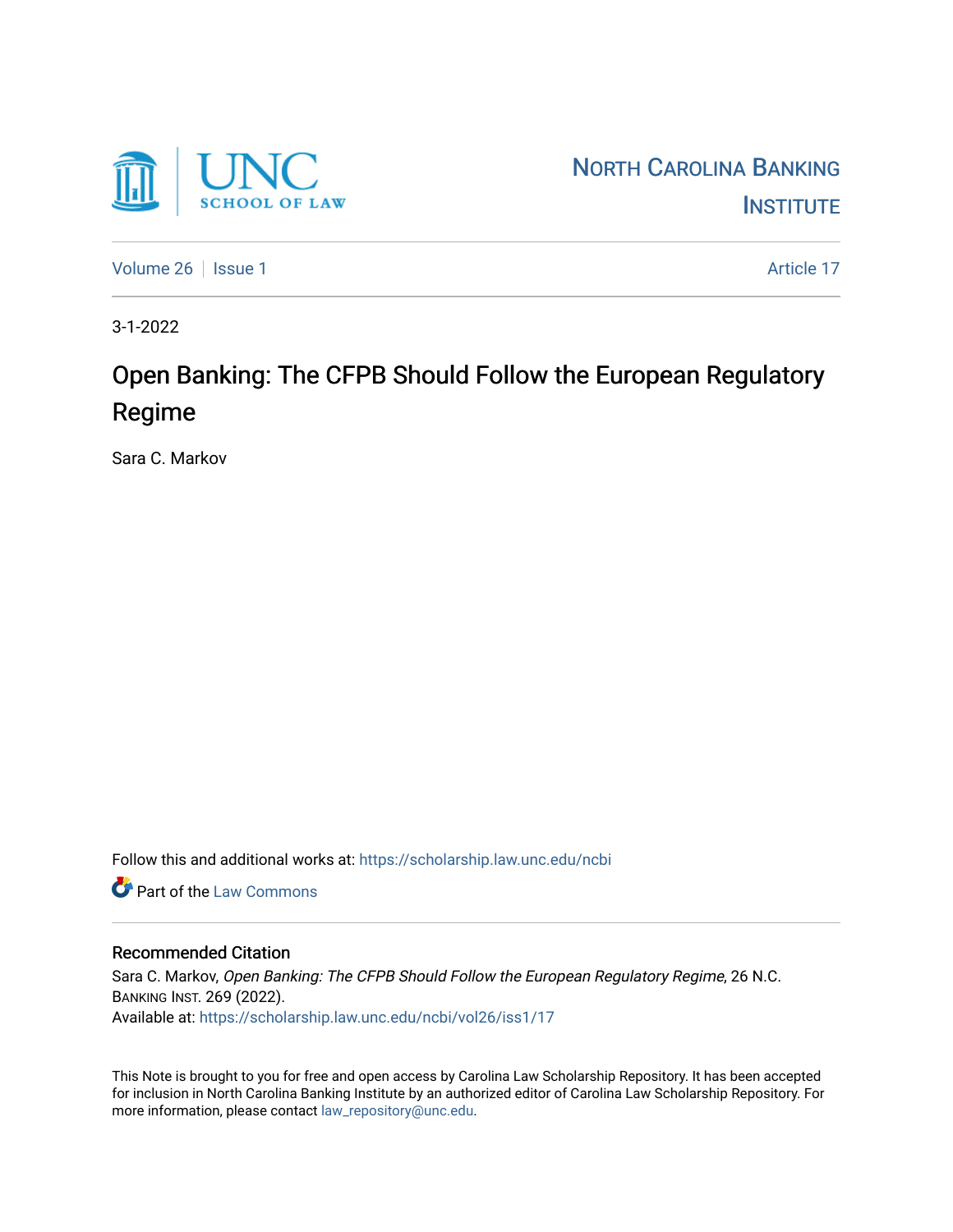# **Open Banking: The CFPB Should Follow the European Union Regulatory Regime**

### I. INTRODUCTION

Fifty-two percent of Americans say they have "no clue" what Open Banking is.1 Despite this, Open Banking is *absolutely* happening in the U.S., just not in the same manner as in the European Union ("EU"). 2 The term "Open Banking" refers to the general concept of consumers sharing their financial data with third parties through the use of software that enables two applications to communicate with each other.3 Use of this software—known in the marketplace as an Application Program Interface  $("API")^4$ —is becoming increasingly common within the financial services sector.<sup>5</sup> A well-known example of API technology is Venmo, an app which enables consumers to link their bank accounts to the app in order to send and receive money to and from friends.<sup>6</sup>

<sup>1.</sup> Linda Yang, *GoCardless Launches Open Banking Payments, Offering Businesses a New Alternative to Taking One-Off Payments*, GOCARDLESS (Apr. 26, 2021), https://gocardless.com/en-us/blog/open-banking-payments-release/ [https://perma.cc/ZV66- 6FH9] (According to independent research from GoCardless, "half of Americans (52%) say they have 'no clue' what Open Banking is.").

<sup>2.</sup> *See* Miriam Cross, *What Will it Take for Open Banking to Take Hold in the U.S.?,* AM. BANKER (June 30, 2021, 9:30 PM), https://www.americanbanker.com/podcast/what-will-ittake-for-open-banking-to-take-hold-in-the-u-s [https://perma.cc/4CJB-X5X7] (describing how Open Banking in the U.S. is market-driven, as opposed to how Open Banking in the EU is driven by regulation).

<sup>3.</sup> John Egan, *What is Open Banking?,* U.S. NEWS (June 2, 2021, 4:17 PM), https://money.usnews.com/banking/articles/what-is-open-banking [https://perma.cc/L6VZ-YFZT].

<sup>4.</sup> *Id.* ("An API is a software that enables two applications to communicate with each other.").

<sup>5.</sup> *See* Cross, *supra* note 2 (explaining that Experian is already using Open Banking technology to provide consumers with an alternative way to demonstrate creditworthiness and provide a holistic view of their finances); *see also* CARPENTER WELLINGTON PLLC, *Fintech Acquisitions Focus of Payment Companies Visa and Mastercard*, LEXOLOGY (Aug. 21, 2020), https://www.lexology.com/library/detail.aspx?g=200132f9-e6ea-4c4d-b75e-3e7d8fb872f1 [https://perma.cc/T27F-S2UY] (noting that Mastercard and Visa have recently acquired Fintech companies to offer technology that allows consumers to share their financial data with third parties).

<sup>6.</sup> *See* Ben Gran & Mitch Strohm, *Venmo vs. PayPal: Which to Use and When*, FORBES (July 26, 2021, 7:00 AM), https://www.forbes.com/advisor/banking/venmo-vs-paypal/ [perma.cc/5H79-83TG] (explaining that Venmo is one of the most popular apps on the market which allows consumers to connect bank accounts to send and receive money).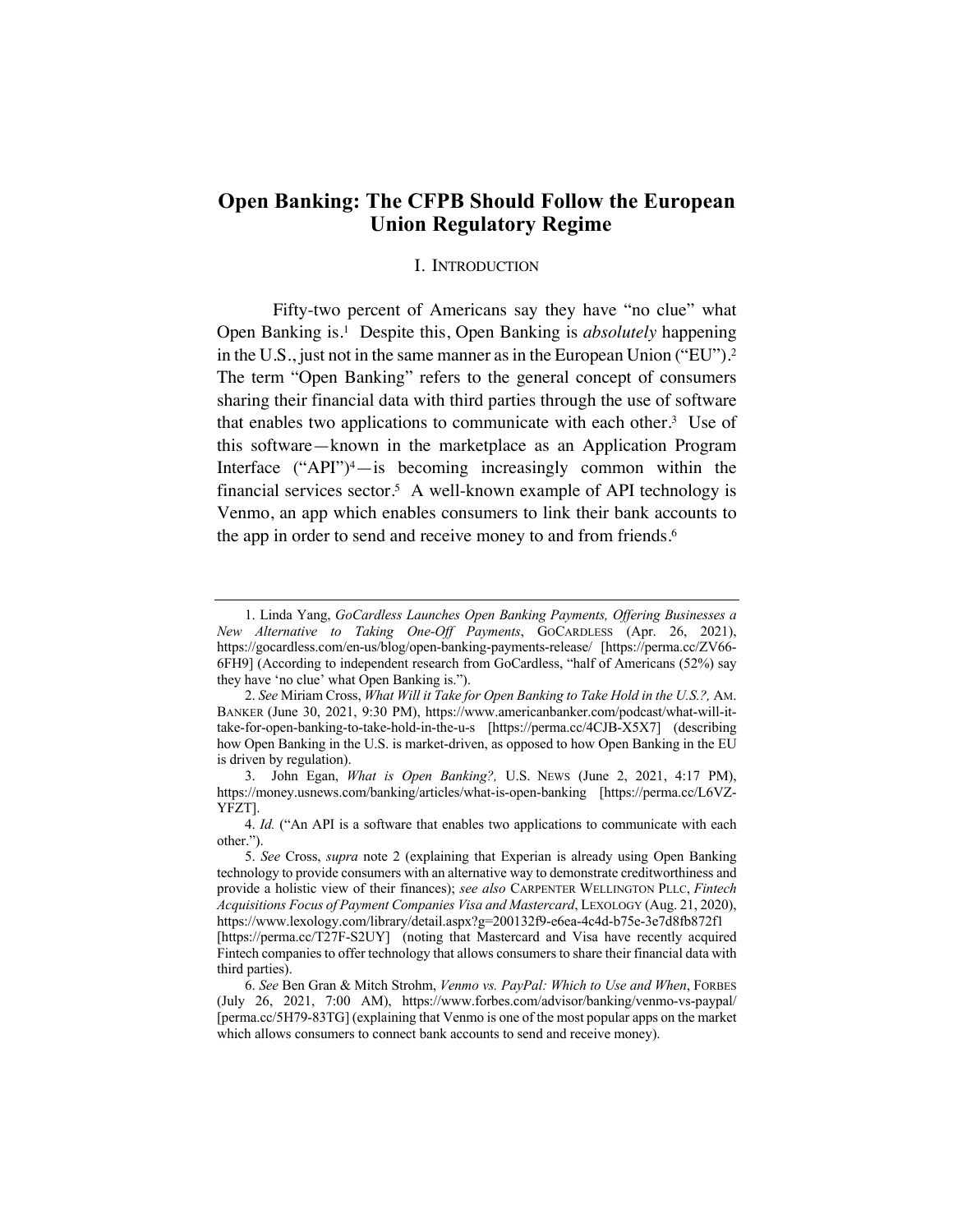In contrast, Open Banking, in the regulatory sense, <sup>7</sup> emerged from the EU's regulation of its financial services sector.8 Since 2008, regulators in the EU have tried to combat risk within the financial industry by imposing higher reporting obligations<sup>9</sup> and requiring all financial service providers to offer standardized APIs that allow consumers to securely share their financial data with third parties.10 The EU has also imposed stringent regulations surrounding data sharing practices, requiring institutions to collect, share, and protect data in a certain manner.11 While the Open Banking technology in both the U.S. and the EU is relatively similar, the development of this technology in the U.S. is being driven by the market, not regulation.<sup>12</sup>

This market push towards Open Banking is largely driven by consumers' desire for services that make managing their financial lives

<sup>7.</sup> It is important to note that regulation was not the only driving force behind the adoption of Open Banking in the EU; consumer demand, competition in the market, and technological advances also had a hand in the emergence of Open Banking in the EU. *See*  Nikola Jelicic et al., *Open Banking—Far More than PSD2*, BANKING HUB, https://www.bankinghub.eu/themen/open-banking-far-more-than-psd2

<sup>[</sup>https://perma.cc/2PS2-458S] (noting that regulation was "not the only trend forcing a shift of the sector towards Open Banking").

<sup>8.</sup> *See* Douglas W. Arner et al., *The Future of Data-Driven Finance and Regtech: Lessons from EU Big Bang II*, 25 STAN. J. OF L. BUS. & FIN. 245, 254 (2020) ("EU financial regulatory reporting requirements have driven digitization and datafication of finance and its regulation, causing a massive increase in RegTech and the transition to data-driven finance in Europe's traditional financial services industry.").

<sup>9.</sup> The EU requires financial intermediaries to report data on their decisions, activities and exposures to European regulators. *See id.* (discussing the "RegTech Revolution" in the EU financial industry and explaining how heightened reporting requirements has forced financial institutions to implement new technology to remain in compliance).

<sup>10.</sup> Council Directive, 2015/2366, art. 82(1)(c), 2015 O.J. (L 337) 58 (E.U.), https://eurlex.europa.eu/legal-content/EN/TXT/PDF/?uri=CELEX:32015L2366 [https://perma.cc/3GA3-K7LC].

<sup>11.</sup> EU General Data Protection Regulation (GDPR): Regulation (EU) 2016/679 of the European Parliament and of the Council of 27 April 2016 on the Protection of Natural Persons with Regard to the Processing of Personal Data and on the Free Movement of Such Data and Repealing Directive 95/46/EC (General Data Protection Regulation)*,* 2016 O.J. (L 119) 1, https://eur-lex.europa.eu/legal-content/EN/TXT/PDF/?uri=CELEX:32016R0679 [https://perma.cc/DWP9-4Z2K].

<sup>12.</sup> *See* Cross, *supra* note 2 ("But even though the U.S. doesn't have those rules doesn't mean it doesn't functionally have Open Banking already – it's just driven by the market.").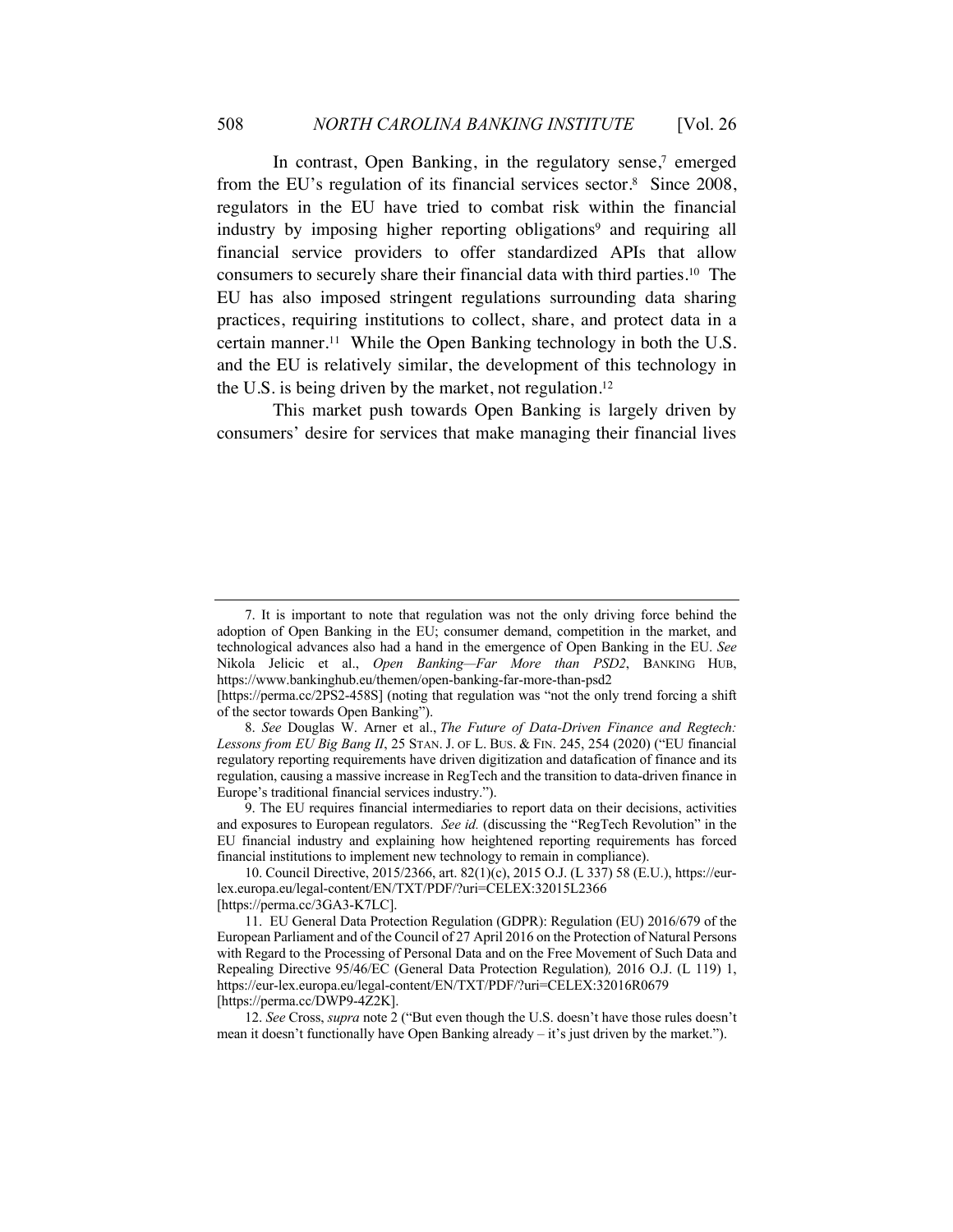easier.<sup>13</sup> To meet this demand, financial service providers and fintechs<sup>14</sup> are implementing API technology, enabling consumers to seamlessly share their financial data across platforms, applications, and industries.15 This technology eliminates the need for consumers to manually input financial information when opening a new account or applying for a mortgage, and in turn, creates an alternative way to demonstrate creditworthiness to creditors and provides consumers with a holistic view of their finances.16

Despite many potential benefits of sharing financial data,<sup>17</sup> there is an inherent risk of consumer data being misappropriated or ending up in the hands of cybercriminals.<sup>18</sup> In light of several recent high-profile cyber-attacks in the  $U.S.,<sup>19</sup>$  protecting sensitive data should be one of the

<sup>13.</sup> *See* FIN. TECH. PARTNERS, OPEN BANKING: REARCHITECTING THE FIN. LANDSCAPE 1, 134 (March 2021), https://ftpartners.docsend.com/view/wdfyv732df2qyhb6 [https://perma.cc/MRH4-7TM8]

<sup>(&</sup>quot;Your research also found that consumers are generally receptive to Open Banking, with the highest amount of interest coming from millennials and Gen Z.").

<sup>14.</sup> For the purposes of this Note, "fintech" refers to the very general idea of "financial technology" without diving into the granular industries encompassed within the term. *See*  Stephanie Walden, *What is Fintech and How Does it Affect How I Bank?*, FORBES (Aug. 3, 2020, 7:00 PM), https://www.forbes.com/advisor/banking/what-is-fintech/ [https://perma.cc/T6ZT-AAWM] (defining fintech as a "catch-all term for any technology that's used to augment, streamline, digitize or disrupt traditional financial services").

<sup>15.</sup> *See* CARPENTER WELLINGTON PLLC, *supra* note 5 (explaining that Mastercard and Visa's fintech acquisitions "are a sign that traditional financial institutions are embracing the need for technology-focused payment solutions").

<sup>16.</sup> *See* Egan, *supra* note 3 (providing an overview of potential benefits of Open Banking).

<sup>17.</sup> Some potential benefits of Open Banking technology are: (1) the ability to easily send mortgage lenders sensitive financial information by granting access to consumer banking information; (2) the ability to quickly open a new financial account without manually entering consumer information; (3) more personalized financial products; (4) inclusive credit; (5) the provision of a holistic view of consumer finances. *See id.* (discussing some of the potential benefits of Open Banking technology).

<sup>18.</sup> *See id.* ("James E. Lee, chief operating officer of the Identity Theft Resource Center, says the rise of APIs trouble him because of the technology's security vulnerabilities, and the relative lack of scrutiny that APIs receive.").

<sup>19.</sup> *See Hackers Steal \$600m in Major Cryptocurrency Heist*, BBC (Aug. 11, 2021), https://www.bbc.com/news/business-58163917 [https://perma.cc/C7YH-JBYS] (reporting on the recent Bitcoin heist); *see also* Penny Crosman, *'It's Very Scary': Small Banks Quietly Hit by Ransomware Attacks*, AM. BANKER (May 24, 2021), https://www.americanbanker.com/news/its-very-scary-small-banks-quietly-hit-byransomware-attacks [https://perma.cc/Z6FU-N762] (reporting on recent attacks on three small, unnamed banks); *see also* Marc Rotenberg, *To Prevent Data Breaches Like Capital One, Congress Needs to Act*, CNN (July 30, 2019), https://www.cnn.com/2019/07/30/perspectives/capital-one-hack-prevent/index.html [https://perma.cc/K3Z4-HM5L] (reporting on the recent Capital One data breach and how Congress needs to act to prevent future attacks).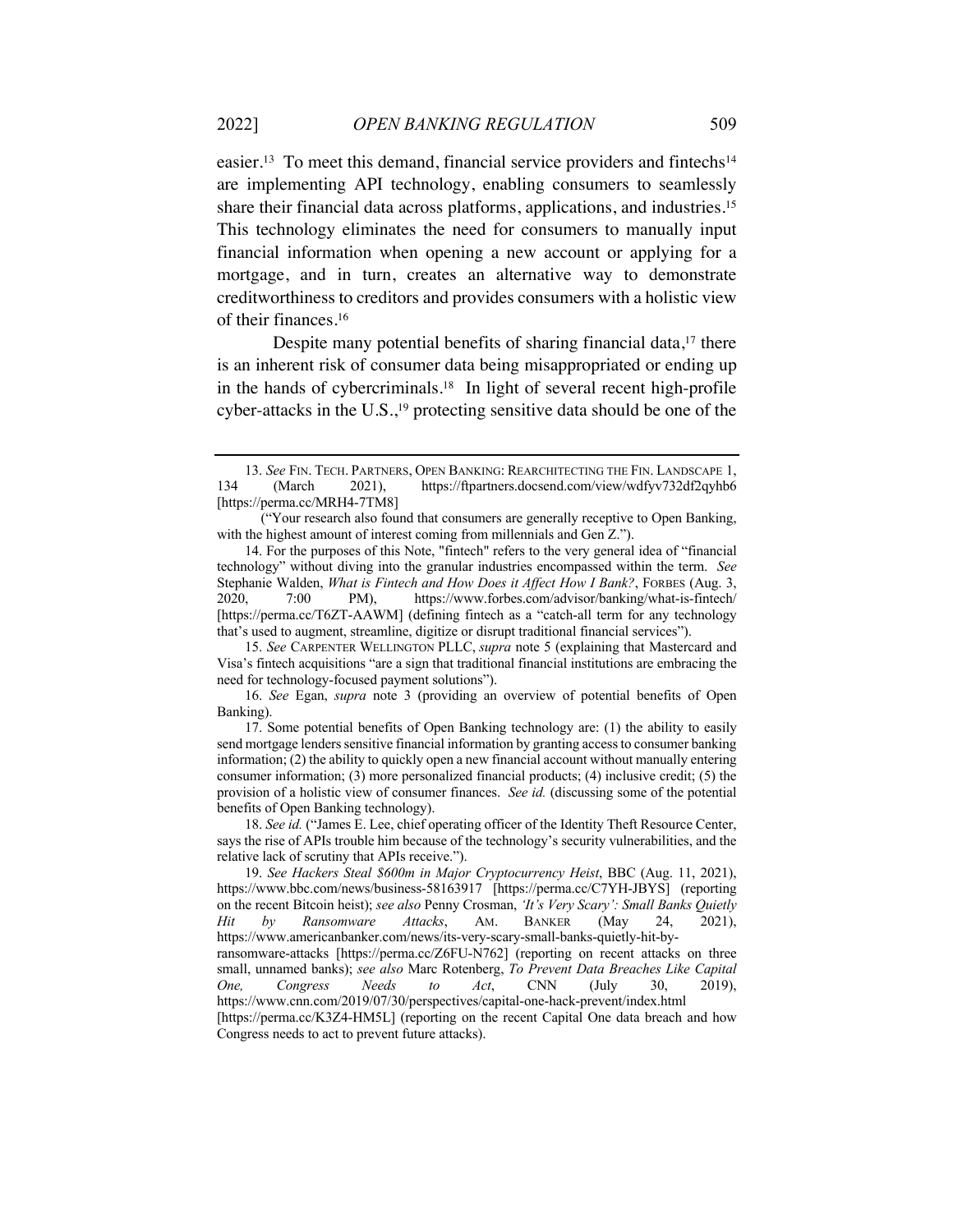top concerns for the financial services industry. Currently, the patchwork of regulation, consumer protection laws, and outdated authentication methods leave much to be desired in protecting this sensitive data.<sup>21</sup>

This Note considers the role of Open Banking in the U.S. and how the implementation of uniform regulations may make data sharing safer and eliminate the uncertainty surrounding compliance and accountability within the market.<sup>22</sup> In the current marketplace, there are major questions surrounding who is responsible in the event of a data breach, especially when multiple marketplace participants are involved in a single transaction.23 Eliminating some of these uncertainties for developers will, in turn, promote innovation and competition within the financial services industry,<sup>24</sup> making credit and financial products more affordable for consumers.25 Regulatory reform will also provide the U.S. with an opportunity to raise the baseline standard for data protection and move away from the current patchwork of regulation.

This Note proceeds in six parts. Part II introduces the concept of Open Banking and examines the benefits and risks generally associated with Open Banking technology.<sup>26</sup> Part III provides an in-depth

24. Kosoff, *supra* note 22.

<sup>20.</sup> *See* Alastair Johnson, *Open Banking, Open Risk: How to Eliminate Fraud in the Future of Finance*, FORBES (Nov. 26, 2020, 11:37 AM),

https://www.forbes.com/sites/alastairjohnson/2020/11/26/open-banking-open-risk-how-toeliminate-fraud-in-the-future-of-finance/?sh=1a5d7bef6eff [https://perma.cc/J478-HZM3] (explaining the risk of data security remains "potentially significant" within the Open Banking market).

<sup>21.</sup> *See* Saavedra-Lim, *Look Out for Risks in Open Banking!*, TERADATA (June 21, 2021), https://www.teradata.com/Blogs/Look-Out-for-Risks-in-Open-Banking

<sup>[</sup>https://perma.cc/J478-HZM3] (providing an overview of the risks associated with Open Banking technology); *see also* Johnson, *supra* note 20 ("The biggest danger for the banks is they have provided the service as agreed with the regulator, but once beyond their walls, privacy and security can go awry.").

<sup>22.</sup> *See* Jacob Kosoff, *Europe's New API Rules Lay Groundwork for Regulating Open Banking*, BLOOMBERG (Jan. 27, 2020), https://www.bloomberg.com/professional/blog/europes-new-api-rules-lay-groundwork-forregulating-open-banking/ [https://perma.cc/Y78G-5F5R] ("Implementing existing laws within an Open Banking business model will require legal interpretation and regulatory innovation.").

<sup>23.</sup> *See* Saavedra-Lim, *supra* note 21 (providing an overview of the risks associated with Open Banking technology); *see also* Johnson, *supra* note 20 ("The biggest danger for the banks is they have provided the service as agreed with the regulator, but once beyond their walls, privacy and security can go awry.").

<sup>25.</sup> *See* Exec. Order No. 14036, 86 Fed. Reg. 36,987 (July 9, 2021) ("In the financialservices sector, consumers pay steep and often hidden fees because of industry consolidation.").

<sup>27.</sup> *See infra* Part II.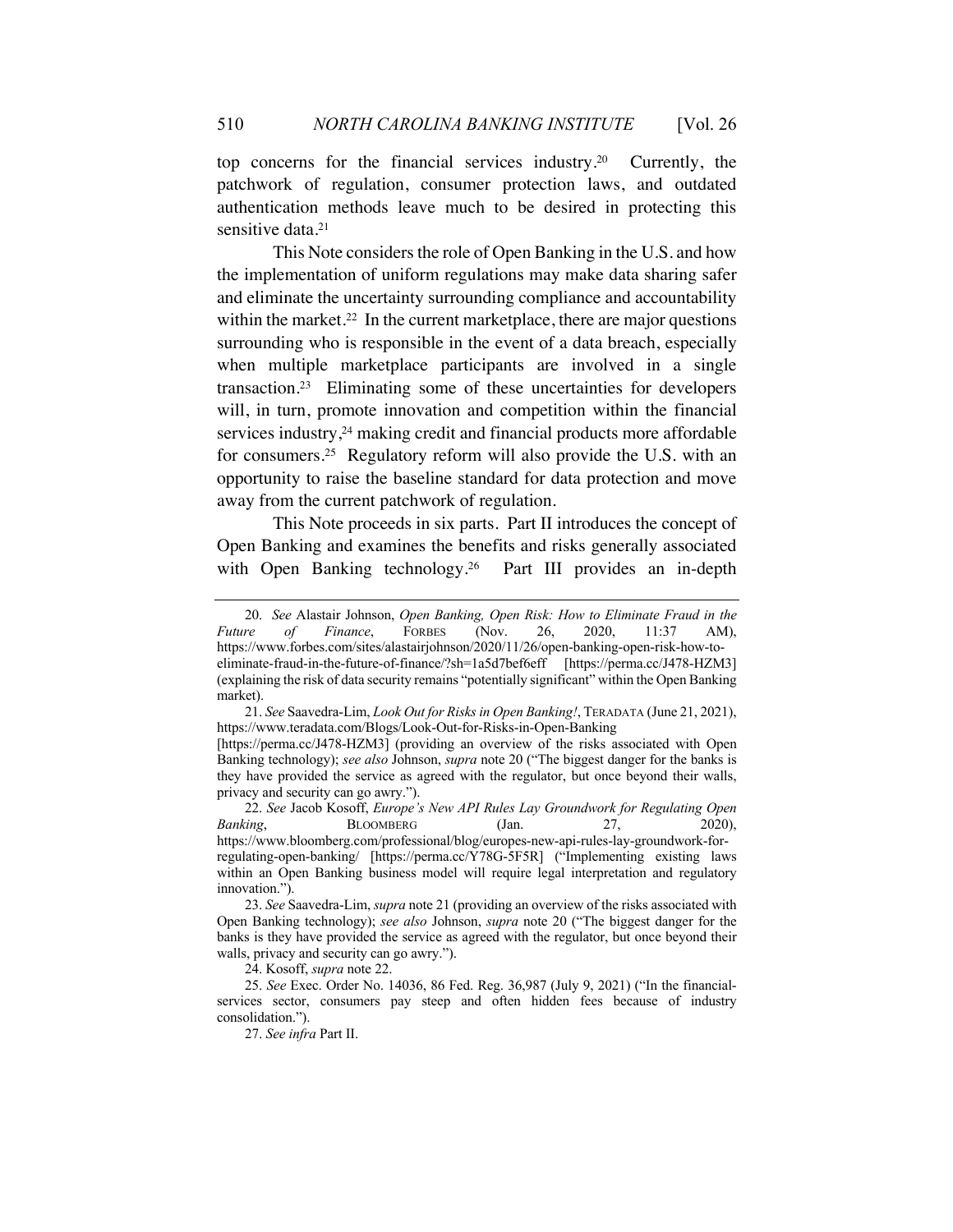comparison of Open Banking in the U.S. versus the uniformly regulated Open Banking market in the EU. 27 Part IV considers the role of Open Banking technology in cybersecurity and data autonomy.<sup>28</sup> Part V explores how a regulated market might give a consumer more control of their data, provide a safer way to share data, and promote competition within the marketplace.<sup>29</sup> Finally, Part VI provides a brief conclusion.<sup>30</sup>

### II. BACKGROUND

#### *A. An Introduction to Open Banking*

The definition of Open Banking largely depends on geographic location and the context in which the term is used. $31$  In the EU, Open Banking generally refers to the regulated marketplace of data sharing across platforms, as opposed to the practice of data sharing itself.32 In the U.S., however, Open Banking generally refers to the practice of consumers sharing their financial information in real-time with thirdparty vendors through the use of APIs.33

Despite the lack of regulation, this practice of data sharing across platforms using API technology is nothing new.34 For example, Experian Boost implemented the use of API technology in early 2019, allowing consumers to use unconventional types of payment histories<sup>35</sup> to increase their credit scores.36This alternative way to demonstrate

<sup>27.</sup> *See infra* Part III.

<sup>28.</sup> *See infra* Part IV.

<sup>29.</sup> *See infra* Part V.

<sup>30.</sup> *See infra* Part VI.

<sup>31.</sup> *See* Cross, *supra* note 2 (exploring the difference between the market driven Open Banking and regulation driven Open Banking).

<sup>32.</sup> *Id.*

<sup>33.</sup> *See* Egan, *supra* note 3 ("Through the open-banking concept, you allow third-party financial services companies – with your permission – to access your personal financial data. This is accomplished with technology known as application programming interfaces, or APIs. An API is software that enables two apps to communicate with each other.").

<sup>34.</sup> *See* Cross, *supra* note 2 (providing examples of Open Banking technology in the U.S., including Experian Credit Boost).

<sup>35.</sup> Stefan Lembo Stolba, *Does Experian Boost Work?*, EXPERIAN (July 20, 2020), https://www.experian.com/blogs/ask-experian/does-experian-boost-work/

<sup>[</sup>https://perma.cc/JU9W-V66S] (explaining that Netflix monthly payments, payroll histories, and rent payments are among those unconventional forms of financial histories used by Experian Boost).

<sup>36.</sup> *Id.*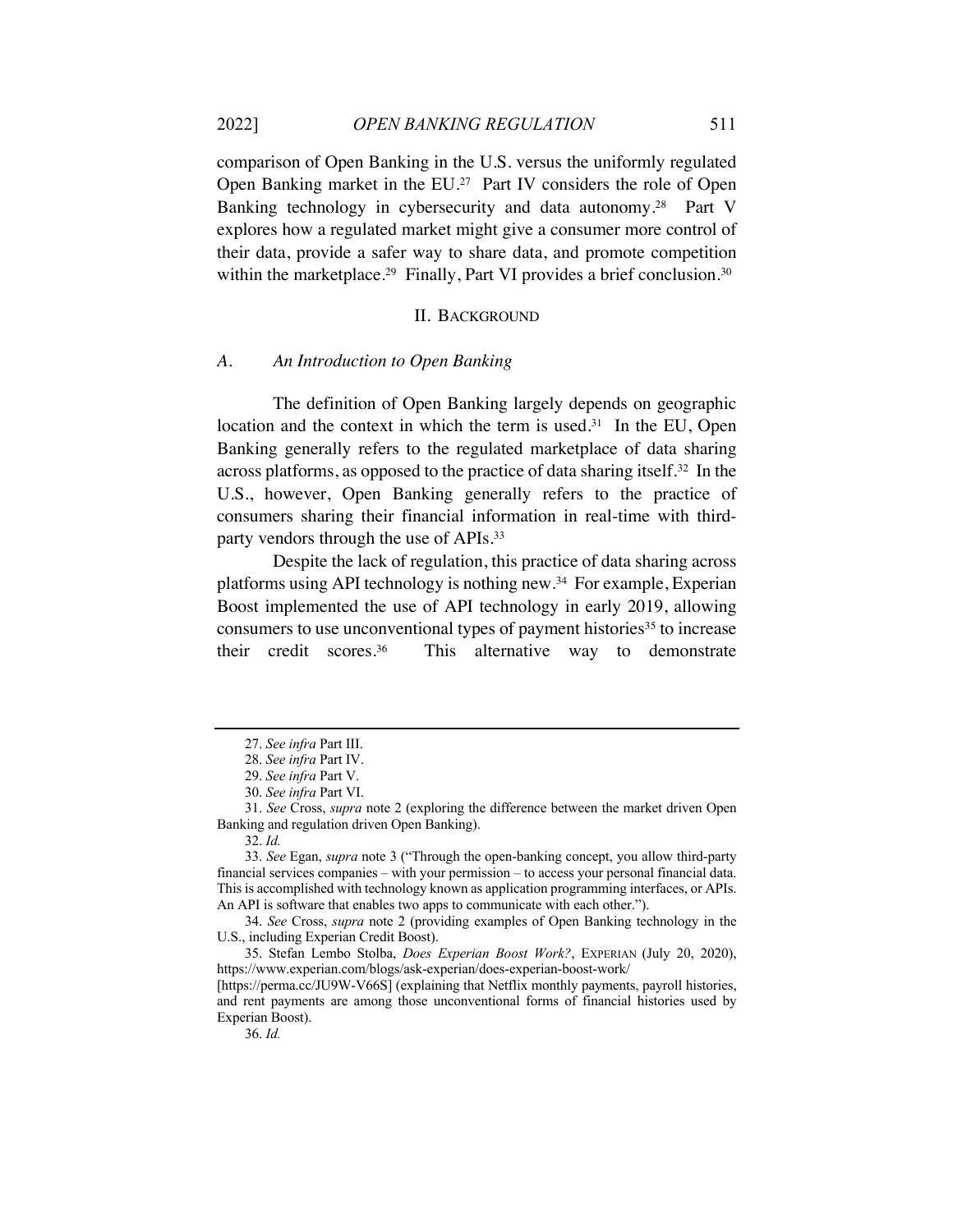creditworthiness can make credit more accessible to consumers who might not have the credit history that traditional lenders desire. 37

Inclusive credit is just one of the many potential benefits of Open Banking technology.38 When implemented properly, this technology can give the consumer more control over how their data is used and shared.39 When consumers can share their financial data with other banks and third-party servicers, it eliminates the need to manually input financial information when opening a new account or applying for a mortgage, making the process faster and more convenient.40 Open Banking technology also gives consumers a holistic overview of their finances, making it easier to manage their finances without having to use multiple applications.41 For example, Mint is an app which utilizes API technology and enables consumers to connect all of their financial accounts so they can see their "complete financial picture" on one screen.<sup>42</sup> This comprehensive view of finances not only helps consumers with financial planning but also enables businesses to offer personalized financial products to their customers.43

It is prudent, however, for consumers to approach Open Banking technology and its promised benefits with some level of skepticism.44 The more engrained Open Banking technology and data sharing becomes in our day-to-day lives, the greater the risk for consumer data being compromised.45 Consumers should be wary about who they share their data with and what security measures companies have in place to ensure their data is protected.46 While data security is one of the top concerns

<sup>37.</sup> *See* Egan, *supra* note 3 (explaining how Open Banking technology gives people with "little to no credit history" better access to credit).

<sup>38.</sup> *See id.* (providing an overview of the many potential benefits of Open Banking technology).

<sup>39.</sup> *Id.* 

<sup>40.</sup> *Id.*

<sup>41.</sup> *Id.*

<sup>42.</sup> *See What is Mint, and How Does it Work?,* MINT, https://mint.intuit.com/how-mintworks/ [https://perma.cc/GE7J-RWZF] ("Easily connect all your accounts. From cash and credit to loans and investments, you can see your complete financial picture in Mint.").

<sup>43.</sup> Egan, *supra* note 3.

<sup>44.</sup> *See id.* ("While Open Banking delivers a number of potential benefits and financial services providers insist it isn't safe, this concept also may trigger some concerns.").

<sup>45.</sup> *See* Walden, *supra* note 14 (exploring the risks associated with fintech and how engaging with fintechs may lead to unwanted exposure).

<sup>46.</sup> *See* Egan, *supra* note 3 (providing an overview of the potential risks associated with Open Banking technology); *see also* Walden, *supra* note 14 ("The idea that fintechs adhere to some kind of higher moral standard than the big banks is also proving largely illusory."); *see also API Attacks Become More Common as Software Grows in Popularity*, IDENTITY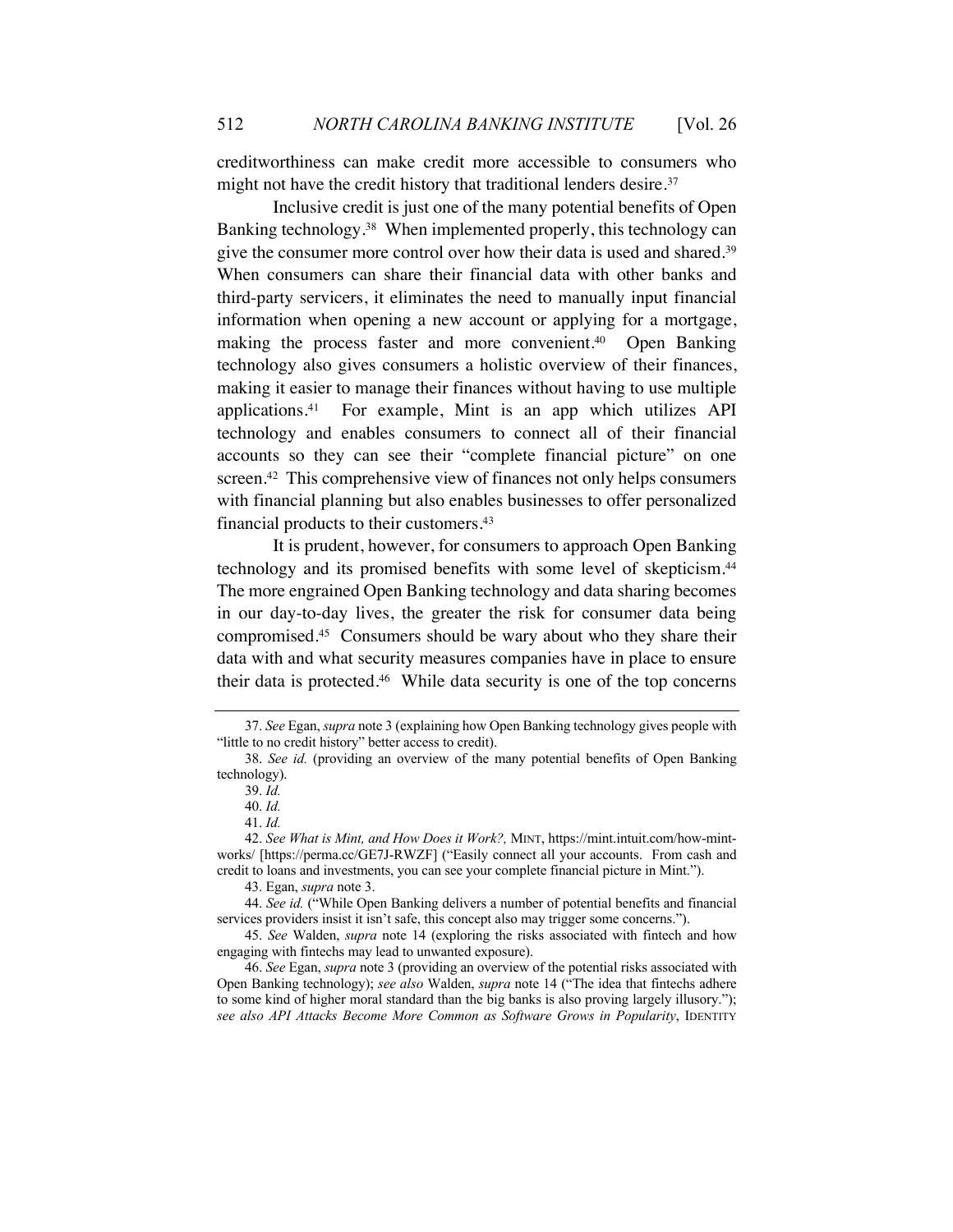associated with the practice of data sharing, it is not the only risk consumers should consider.47

Concerns surrounding data ownership are also particularly relevant to the practice of data sharing.<sup>48</sup> When consumer data is transferred across multiple platforms, industries, and institutions, there are questions of who owns that data, who is required to protect that data, and what can be done with that data.<sup>49</sup> For example, can a consumer's data be sold or used for marketing purposes without the consumer's consent?50 These questions remain largely unanswered by current regulation in the U.S., creating massive risk for financial institutions and technology firms that are trying to enter the Open Banking market.<sup>51</sup>

Despite these risks, an estimated 80–100 million consumers in North America have shared their data with a third-party application or service through the use of Open Banking technology.<sup>52</sup> The U.S. federal government has done very little to meet this market demand for Open Banking with any uniform regulation.<sup>53</sup> Conversely, the EU has heavily and uniformly regulated its Open Banking market for several years with the goal of making the marketplace more competitive and safer for both consumers and providers.54

51. Egan, *supra* note 3.

THEFT RES. CTR. (June 4, 2021) https://www.idtheftcenter.org/api-attacks-become-morecommon-as-software-grows-in-popularity/ [https://perma.cc/4BR9-VJ7T] (explaining that Facebook, LinkedIn, Peloton and Microsoft all experienced data breaches that were the result of flawed API technology).

<sup>47.</sup> *See* Egan, *supra* note 3 (discussing the other concerns surrounding Open Banking).

<sup>48.</sup> *See* Saavedra-Lim, *supra* note 21 (providing an overview of the risks associated with Open Banking technology); *see also* Johnson, *supra* note 20 ("The biggest danger for the banks is they have provided the service as agreed with the regulator, but once beyond their walls, privacy and security can go awry.").

<sup>49.</sup> *Id.*

<sup>50.</sup> While consumers may enjoy the convenience of Open Banking technology, there is a risk that financial institutions collecting consumer data inundate consumers with a barrage of marketing. *See* Saavedra-Lim, *supra* note 21 (providing an overview of the risks associated with Open Banking technology); *see also* Egan, *supra* note 3.

<sup>52.</sup> *See* Cross, *supra* note 2 ("We estimate that in North America somewhere between 80 and 100 million consumers had shared data with a third-party app or service either on a one-time basis or an on-going basis.").

<sup>53.</sup> *See id.* ("In the U.S., there is no regulations defining Open Banking or its interpretation of what Open Banking is.").

<sup>54.</sup> While the EU enacted Open Banking regulation in early 2019, it was not fully enforced in its current capacity until 2020. *See* Gaynor, *Payment Services Directive 2- An Overview*, J.P. MORGAN, https://www.jpmorgan.com/europe/merchantservices/insights/PSD2-all-you-need-to-know [https://perma.cc/C6DM-RHNY] ("In October 2019, the European Banking Authority (EBA) released an opinion stating the revised deadline for migration to SCA has been set at 31 December 2020.").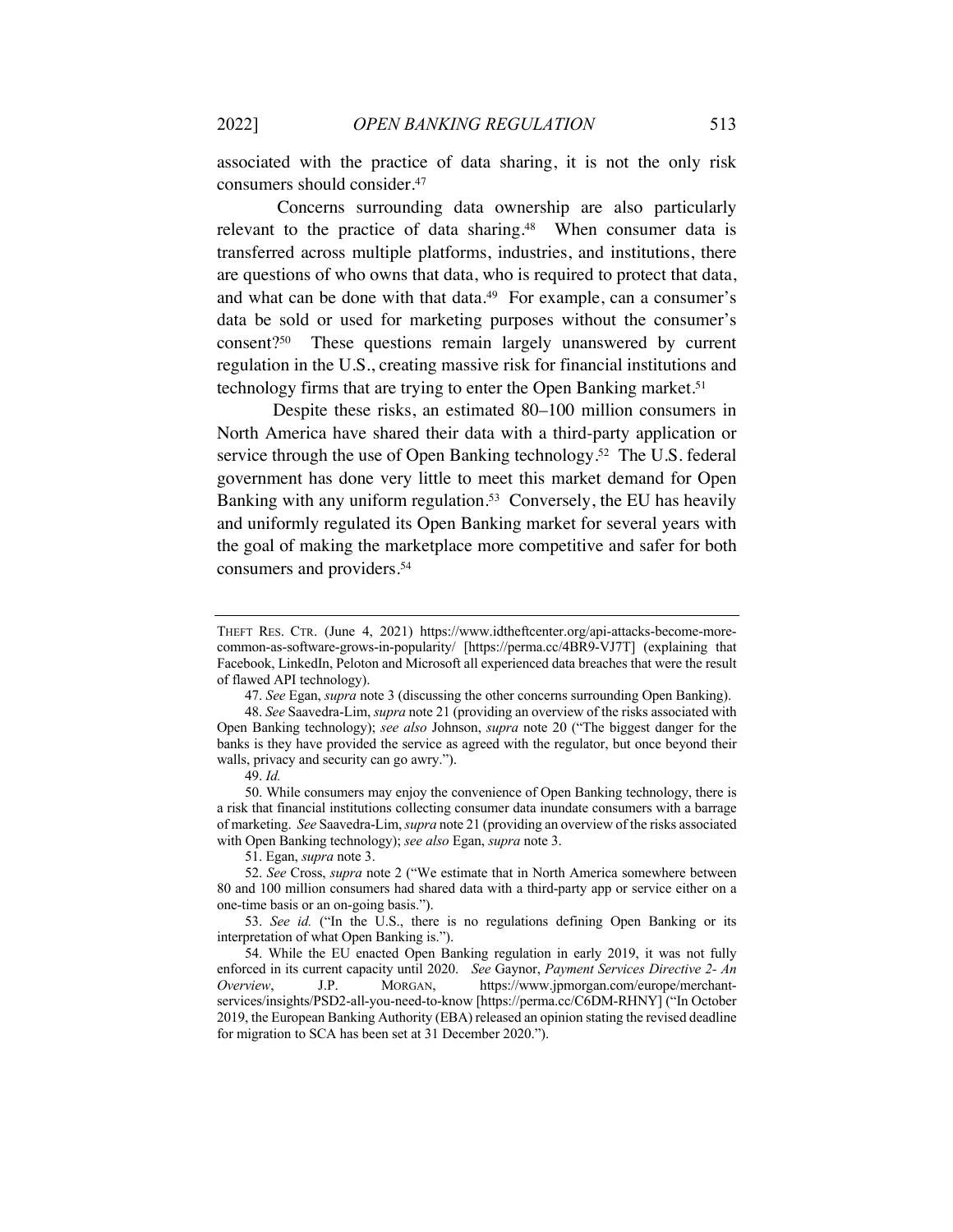III. A COMPARISON OF OPEN BANKING IN THE U.S. AND EU

# *A. Open Banking in the EU*

The European Union originally entered the Open Banking regulatory arena in 2009 by implementing Payment Service Providers Directive 1 ("PSD1"),<sup>55</sup> which requires banks to create APIs and open those APIs to third-party developers.<sup>56</sup> The law has since evolved into Payment Services Providers Directive 2 ("PSD2"), which was adopted in 2018.57 The main goals of PSD2 were to address "significant challenges from a regulatory perspective" surrounding areas of the payment markets and to address the regulatory gaps of PSD1.58 This directive contained two key elements: (1) Strong Customer Authentication ("SCA"), and (2) two types of new regulated service providers.<sup>59</sup>

The primary goal of the SCA requirement is to reduce payment fraud without creating an inconvenience for the consumer using the technology.60 This is a form of two-factor authentication, requiring consumers to provide two pieces of information to prove their identity.61 For example, a consumer could use their fingerprint and the last four digits of their social security number  $62$  to properly authenticate their identity and satisfy the SCA requirements.<sup>63</sup>

<sup>55.</sup> Council Directive 2007/64, 2007 O.J. (L 319) 1 (EC) https://eurlex.europa.eu/LexUriServ/LexUriServ.do?uri=OJ:L:2007:319:0001:0036:en:PDF [https://perma.cc/KJ7M-VLT8].

<sup>56.</sup> Kosoff, *supra* note 22.

<sup>57.</sup> Council Directive, 2015/2366, art. 82(1)(c), 2015 O.J. (L 337) 58 (E.U.) https://eurlex.europa.eu/legal-content/EN/TXT/PDF/?uri=CELEX:32015L2366 [https://perma.cc/3GA3-K7LC].

<sup>58.</sup> *Id.*

<sup>59.</sup> *Id.*

<sup>60.</sup> Gaynor, *supra* note 54.

<sup>61.</sup> *See* Council Directive, 2015/2366, art. 82(1)(c), 2015 O.J. (L 337) 58 (E.U.), https://eur-lex.europa.eu/legal-content/EN/TXT/PDF/?uri=CELEX:32015L2366

<sup>[</sup>https://perma.cc/3GA3-K7LC] ("Strong customer authentication means an authentication based on the use of two or more elements categorized as knowledge (something only the user knows), possession (something only the user possesses) and inherence (something the user is) that are independent, in that the breach of one does not compromise the reliability of the others, and is designed in such a way as to protect the confidentiality of the authentication data.").

<sup>62.</sup> European countries also utilize identification numbers, although not referred to as social security numbers. For example, the UK utilizes a "National Insurance Number." *Apply for a National Insurance Number*, GOV.UK, https://www.gov.uk/apply-national-insurancenumber [https://perma.cc/5FYW-R9QC].

<sup>63.</sup> *See* Gaynor, *supra* note 54 (explaining that some transactions are exempt from this authentication requirement, such as low value transactions).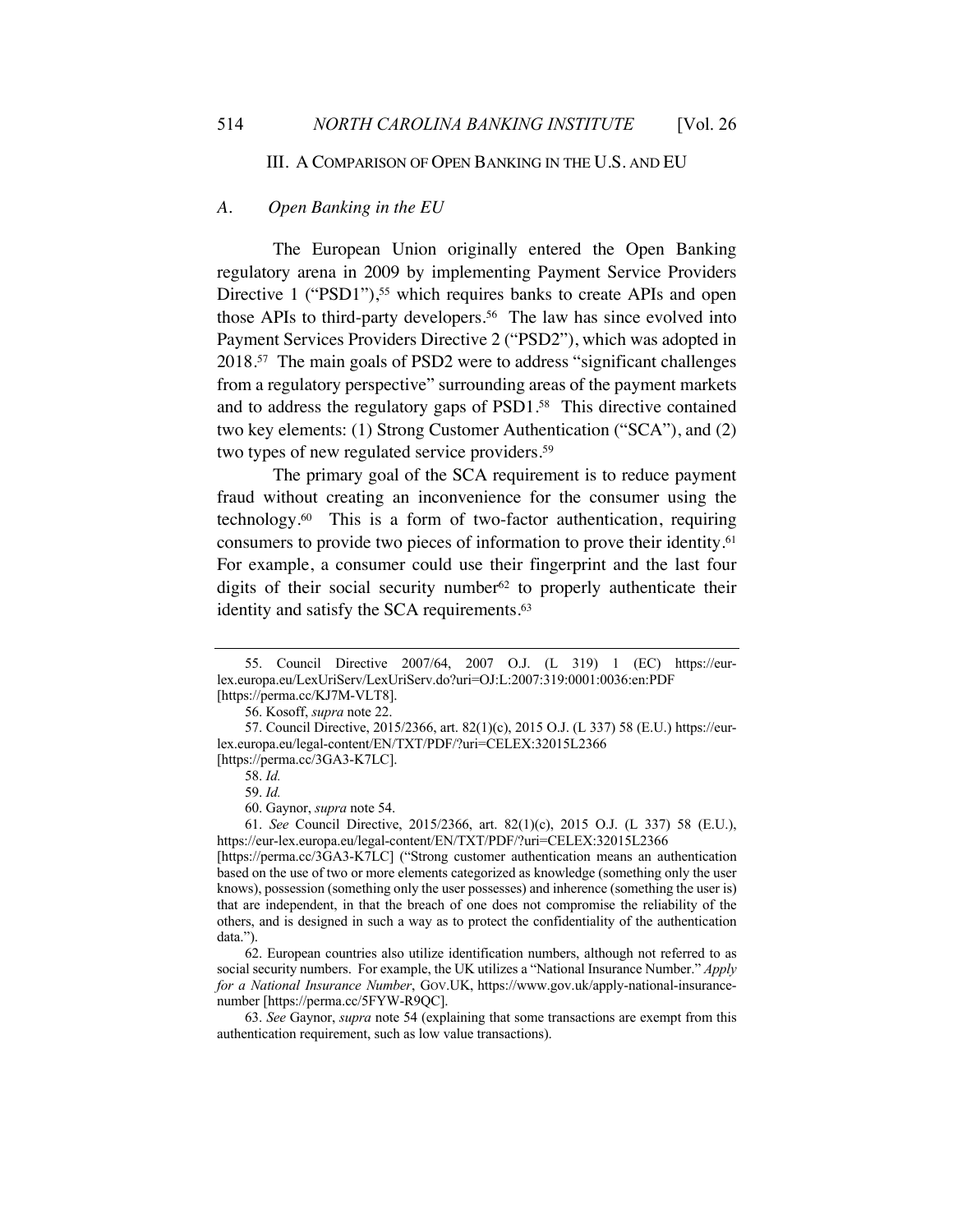Under the second element of PSD2, two new regulated service providers emerged: Payment Initiation Service Providers ("PISPs"), and Account Information Service Providers ("AISPs").<sup>64</sup> PISPs are able to initiate payments directly from a consumer's account once a customer has consented.65 AISPs allows users to see all of their financial information in one place.66 This development of new third-party payment providers gives customers more banking and payment options and allows merchants to utilize customer information to make risk assessments.<sup>67</sup>

The enactment of PSD2 streamlined fintech companies' access to bank data, eliminating the legal uncertainty surrounding new partnerships between banks and fintechs.<sup>68</sup> The legal certainty in the EU may encourage investment and innovation in EU countries rather than the U.S., resulting in the U.S. losing its historically competitive edge in the market.<sup>69</sup> By creating uniform standards and reducing uncertainty, Open Banking regulation also allows smaller tech companies, which might not have the same resources as their larger competitors, to compete for greater market share.70

Alongside PSD2, the EU enacted the General Data Protection Regulation ("GDPR").<sup>71</sup> The GDPR was designed to increase data security protocols and prevent data breaches through stricter regulations.72 The GDPR addresses many of the data security and

<sup>64.</sup> *See* Council Directive, 2015/2366, art. 82(1)(c), 2015 O.J. (L 337) 58 (E.U.), https://eur-lex.europa.eu/legal-content/EN/TXT/PDF/?uri=CELEX:32015L2366

<sup>[</sup>https://perma.cc/3GA3-K7LC] ("Strong customer authentication means an authentication based on the use of two or more elements categorized as knowledge (something only the user knows), possession (something only the user possesses) and inherence (something the user is) that are independent, in that the breach of one does not compromise the reliability of the others, and is designed in such a way as to protect the confidentiality of the authentication data.").

<sup>65.</sup> Gaynor, *supra* note 54.

<sup>66.</sup> *Id.*

<sup>67.</sup> *Id.*

<sup>68.</sup> *See* Kosoff, *supra* note 22 (explaining that PSD2 is more friendly to fintech companies as it "streamlines access to a growing network of bank data," as opposed to fintechs in the U.S. having to create individual data sharing agreements with each bank partner).

<sup>69.</sup> *See id.* (warning that the U.S. should take notice of PSD2 because standardization of Open Banking could give the European banking system a competitive edge).

<sup>70.</sup> *See id.* (explaining that without standardization of Open Banking, fintechs must create "individual data sharing agreements" which can be resource intensive).

<sup>71.</sup> *See* Ben Wolford, *What is the GDPR, the EU's New Data Protection Law?*, GDRP, https://gdpr.eu/what-is-gdpr/ [https://perma.cc/LGX8-YRW4] (stating the GDRP was enacted in May of 2018).

<sup>72.</sup> EU General Data Protection Regulation (GDPR): *Regulation (EU) 2016/679 of the European Parliament and of the Council of 27 April 2016 on the Protection of Natural*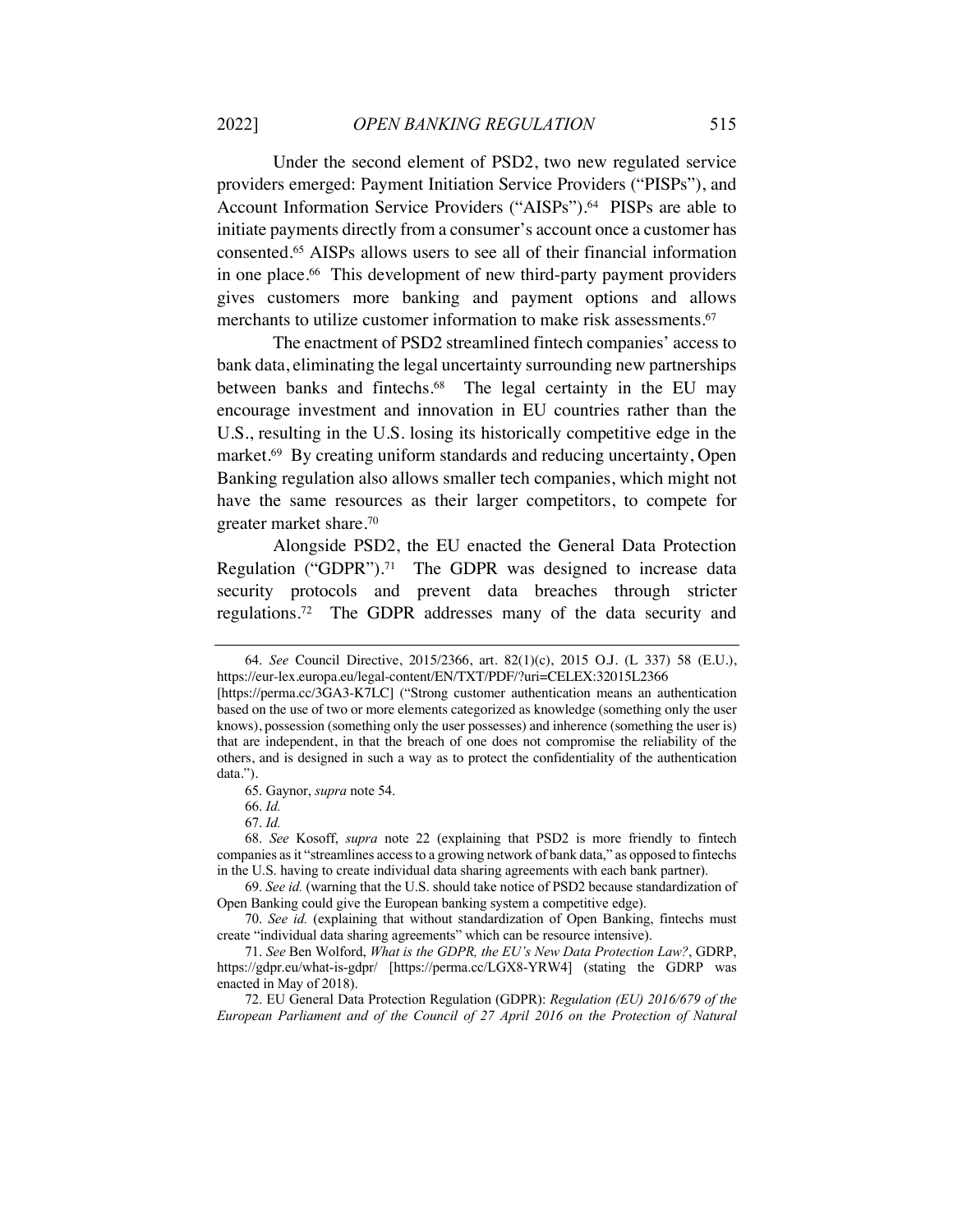protection issues surrounding Open Banking that are not directly addressed by PSD2. 73 The GDPR focuses on: (1) privacy policies being written in "clear straightforward language"; (2) receiving "affirmative consent" from consumers before using their data; (3) more transparency in a data-sharing transaction; (4) consumers having more control and personal rights over their data; and (5) data protection authorities having stronger enforcement powers.74 Although this regulation was passed by the EU, it applies to any organization, anywhere in the world, that collects data from EU citizens, including U.S. companies.75

The far-reaching effects of the GDPR have imposed significant burdens on U.S. companies who are required to comply with its regulations.76 Over 40% of U.S. companies each spent more than \$10 million updating their systems in order to comply with the GDPR.<sup>77</sup> Any noncompliance allows authorities from all over the EU to impose harsh fines against offenders<sup>78</sup>—potentially as much as  $4\%$  of the offending company's annual global revenue.79

The EU has been firm in its enforcement of GDPR, issuing fines totaling hundreds of millions of euros since its enactment.80 One of the first companies that the EU fined for violating the regulation was Google; 81 a French regulator issued a 50 million euro fine, ruling that the

*Persons with Regard to the Processing of Personal Data and on the Free Movement of Such Data and Repealing Directive 95/46/EC* (General Data Protection Regulation)*,* 2016 O.J. (L 119) 1, https://eur-lex.europa.eu/legal-content/EN/TXT/PDF/?uri=CELEX:32016R0679 [https://perma.cc/DWP9-4Z2K].

<sup>73.</sup> *See* Wolford, *supra* note 71 (defining the key regulatory points of the GDRP: data protection, accountability, data security, when you're allowed to process data, consent, and privacy rights).

<sup>74.</sup> *See* EUR. COMM., *A New Era for Data Protection in the EU: What Changes After May 2018*, 1-3, https://ec.europa.eu/info/sites/default/files/data-protection-factsheetchanges en.pdf [https://perma.cc/8JPR-76F5] (providing high-level overview of the main objectives of the GDPR).

<sup>75.</sup> Wolford, *supra* note 71.

<sup>76.</sup> *See* Crosman, *supra* note 19 ("Of the U.S. companies that completed their compliance work, 40% spent more than \$10 million, according to a PwC survey conducted last year.").

<sup>77.</sup> *Id.*; *see also* Joe DeMarzio, *A Privacy Rest – From Compliance to Trust-Building*, https://www.pwc.com/us/en/services/consulting/cybersecurity-riskregulatory/library/privacy-reset.html [https://perma.cc/D54X-BXG2] ("Eighty-eight percent of global companies say that GDPR compliance alone costs their organization more than \$1 million annually, while 40% spend more than \$10 million.").

<sup>78.</sup> Wolford, *supra* note 71.

<sup>79.</sup> Crosman, *supra* note 19.

<sup>80.</sup> *Three Years of GDPR: The Biggest Fines So Far*, BBC (May 24, 2021), https://www.bbc.com/news/technology-57011639 [https://perma.cc/JMB4-PQSG]. 81. *Id.*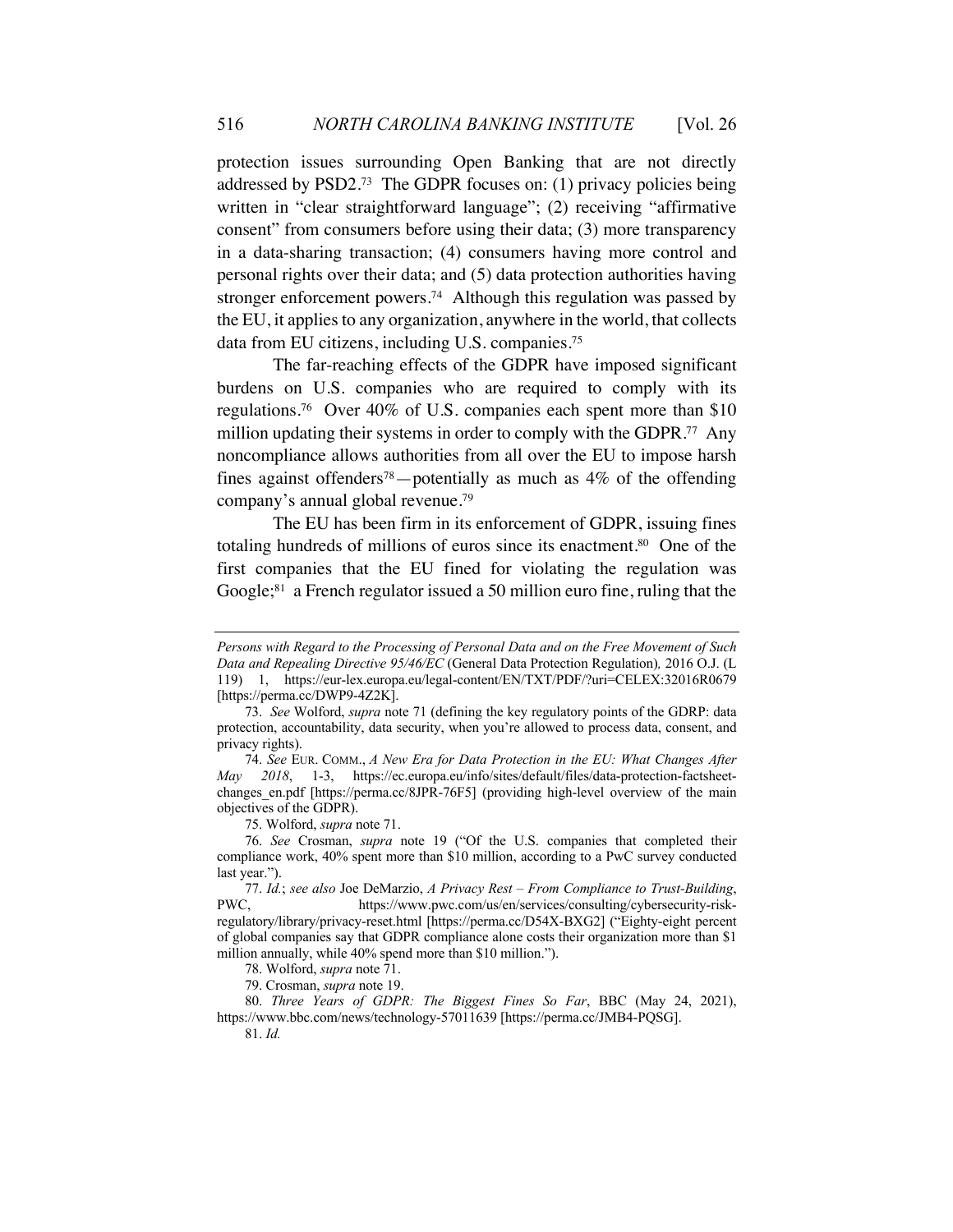company's data processing statements were not easily accessible to consumers.82 Marriot International Hotels and British Airways were also fined by UK authorities for violating GDPR requirements.<sup>83</sup> Each country has different processes in place for the imposition and collection of these fines, but the GDPR provides a uniform regulatory system that provides standards for whether a violation has occurred in the first place.84

After the enactment of PSD2 and GDPR, critics have argued that the objectives of these two laws are in conflict with one another, adding to the compliance burden on financial institutions.<sup>85</sup> PSD2 requires financial institutions to open up their data infrastructures to allow access to consumer data, while the GDPR requires those same institutions to keep personal data safe and protected from unauthorized sharing with other parties.86 This has led to concerns that compliance with PSD2 may, in some instances, require breaching the GDPR and vice-versa.<sup>87</sup>

For example, under the PSD2, Account Servicing Payment Service Providers ("ASPSP"), namely banks and financial institutions, are required to give access to consumer data as soon as a Third-party Payment Provider ("TPP") makes the request.<sup>88</sup> However, the ASPSP is not entitled to receive any confirmation that the TPP has obtained explicit consent from the consumer to share their data.89 The GDPR requires that all institutions who share consumer data are required to obtain explicit

<sup>82.</sup> *Id.*

<sup>83.</sup> *Id.*

<sup>84.</sup> *See id*. (explaining that each country's regulators handled the imposition of fines for each company).

<sup>85.</sup> *See EU: The Interplay of PSD2 and GDPR – Some Select Issues*, TWO BIRDS (Feb. 2019) https://www.twobirds.com/~/media/pdfs/eu-the-interplay-of-psd2-and-gdpr--someselect-issues.pdf [https://perma.cc/ALL9-SSTP] (addressing the conflicting provisions of the GDPR and the PSD2); *see also* Kristof Van Quathem & Sophie Bertin, *GDPR and PSD2: A Compliance Burden for Financial Institutions*, THOMSON REUTERS (Apr. 18, 2018), https://www.cov.com/-

<sup>/</sup>media/files/corporate/publications/2018/04/gdpr\_and\_psd2\_a\_compliance\_burden\_for\_fina ncial\_institutions.pdf [https://perma.cc/44HU-4XFN] (exploring the additional compliance burden on financial institutions due to the interaction between the PSD2 and the GDPR).

<sup>86.</sup> *See EU: The Interplay of PSD2 and GDPR – Some Select Issues*, TWO BIRDS (Feb. 2019) https://www.twobirds.com/~/media/pdfs/eu-the-interplay-of-psd2-and-gdpr--someselect-issues.pdf [https://perma.cc/ALL9-SSTP] (addressing the conflicting provisions of the GDPR and the PSD2).

<sup>87.</sup> *See id*. ("So it is no surprise that as part of PSD2 projects that Bird & Bird have been handling for clients, questions have arisen such as: 'If we comply with the PSD2, surely we will breach the GDPR!?,' and vice versa as part of GDPR projects for payments companies.").

<sup>88.</sup> *Id.*

<sup>89.</sup> *Id.*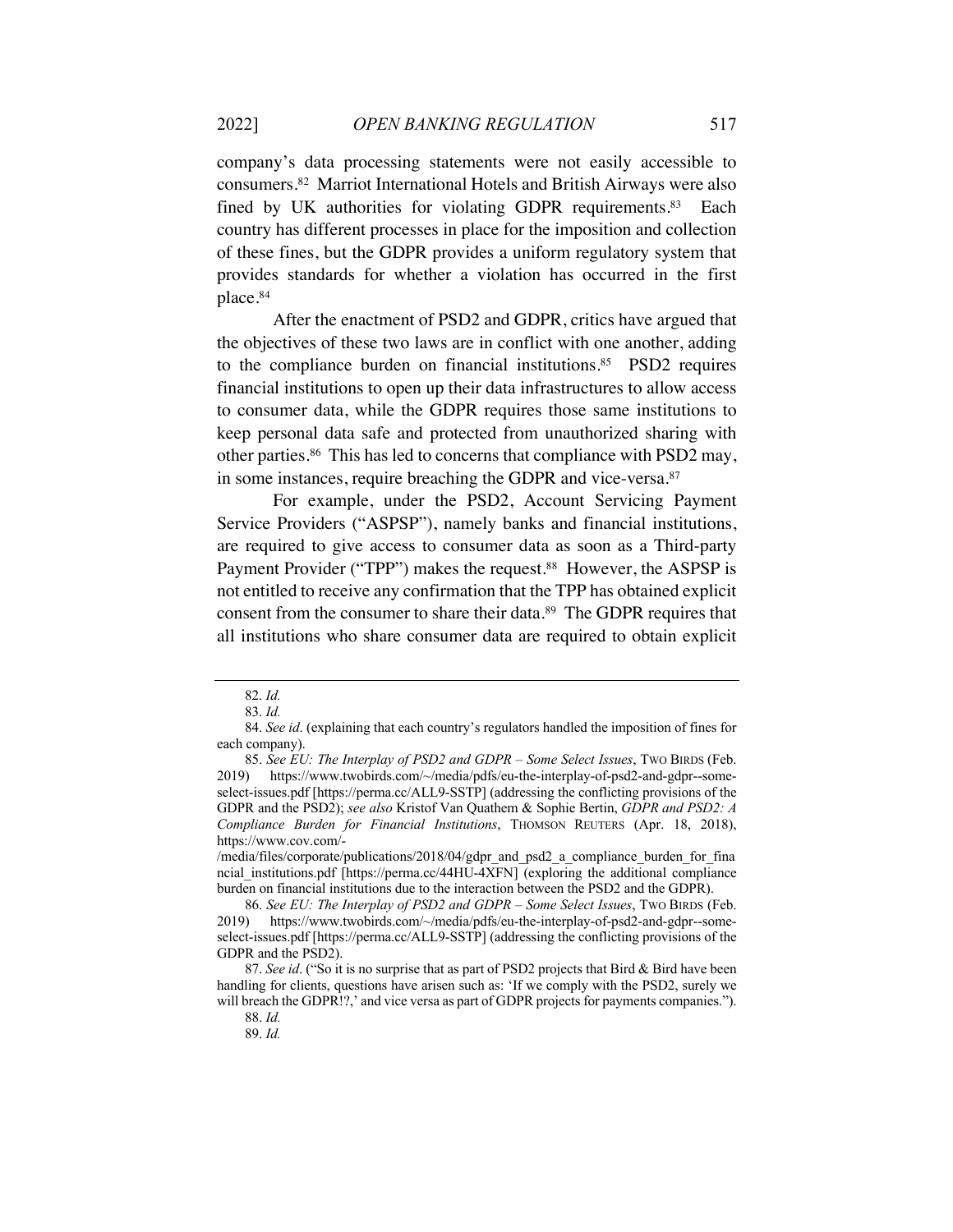consent.90 Therefore, ASPSPs are at risk of breaching the GDPR if explicit consent has not been obtained by the TPP, but if they do not comply with the request for consumer data, they are at risk of breaching the PSD2.91

Despite these conflicts, there is a significant overlap in the two pieces of legislation.92 Both the PSD2 and the GDPR give consumers control and ownership over their data to help them safely and securely manage their digital lives.<sup>93</sup> Companies will have to find the balance between providing consumer data pursuant to the PSD2, with protecting the data in compliance with the GDPR $94$ —a potentially costly endeavor.<sup>95</sup> This tension between the PSD2 and GDPR is an issue that should be recognized by any future regulation surrounding data sharing and open banking in the U.S. to prevent any discord between the two.

#### *B. The Lack of Regulation in the U.S.*

Unlike the EU, the U.S. has yet to implement any type of uniform Open Banking regulations.96 Absent regulation, Open Banking continues to evolve under the oversight of financial service providers and existing law.<sup>97</sup> While U.S. regulators have issued Open Banking guidelines,<sup>98</sup> there is currently no uniform policy around sharing or ownership of customer information.99 Instead, financial institutions must look to the

<sup>90.</sup> *Id.*

<sup>91.</sup> For a more in-depth examination of the tension between the GDPR and the PSD2, *see id*. (exploring the conflicting provisions of each piece of legislation).

<sup>92.</sup> *PSD2 v GDPR: Can Finance Firms Reconcile the Incompatible?*, AON https://www.aon.com/unitedkingdom/insights/psd2-vs-gdpr.jsp [https://perma.cc/JQ4E-7BT9].

<sup>93.</sup> *Id.*

<sup>94.</sup> *Id.*

<sup>95.</sup> *See* Crosman, *supra* note 19 (discussing the financial effects of the GDPR on U.S. companies).

<sup>96.</sup> *See* Kosoff, *supra* note 22 (explaining that there are currently no requirements in the U.S. that mandates banks to adopt certain open-banking standards).

<sup>97.</sup> *See* Egan, *supra* note 3 ("In the U.S., financial services providers largely oversee Open Banking on their own.").

<sup>98.</sup> CONSUMER FIN. PROT. BUREAU, *Consumer-Authorized Financial Data Sharing and Aggregation: Stakeholder Insights That Inform the Consumer Protection Principles*(Oct. 18, 2017), https://files.consumerfinance.gov/f/documents/cfpb\_consumer-protectionprinciples\_data-aggregation\_stakeholder-insights.pdf [https://perma.cc/R3RA-XEEQ].

<sup>99.</sup> *See* Cesare Fracassi & William Magnuson, Data Autonomy, 74 VAND. L. REV. 327, 347 (2021) (explaining that while data ownership, on its face, might seem straightforward,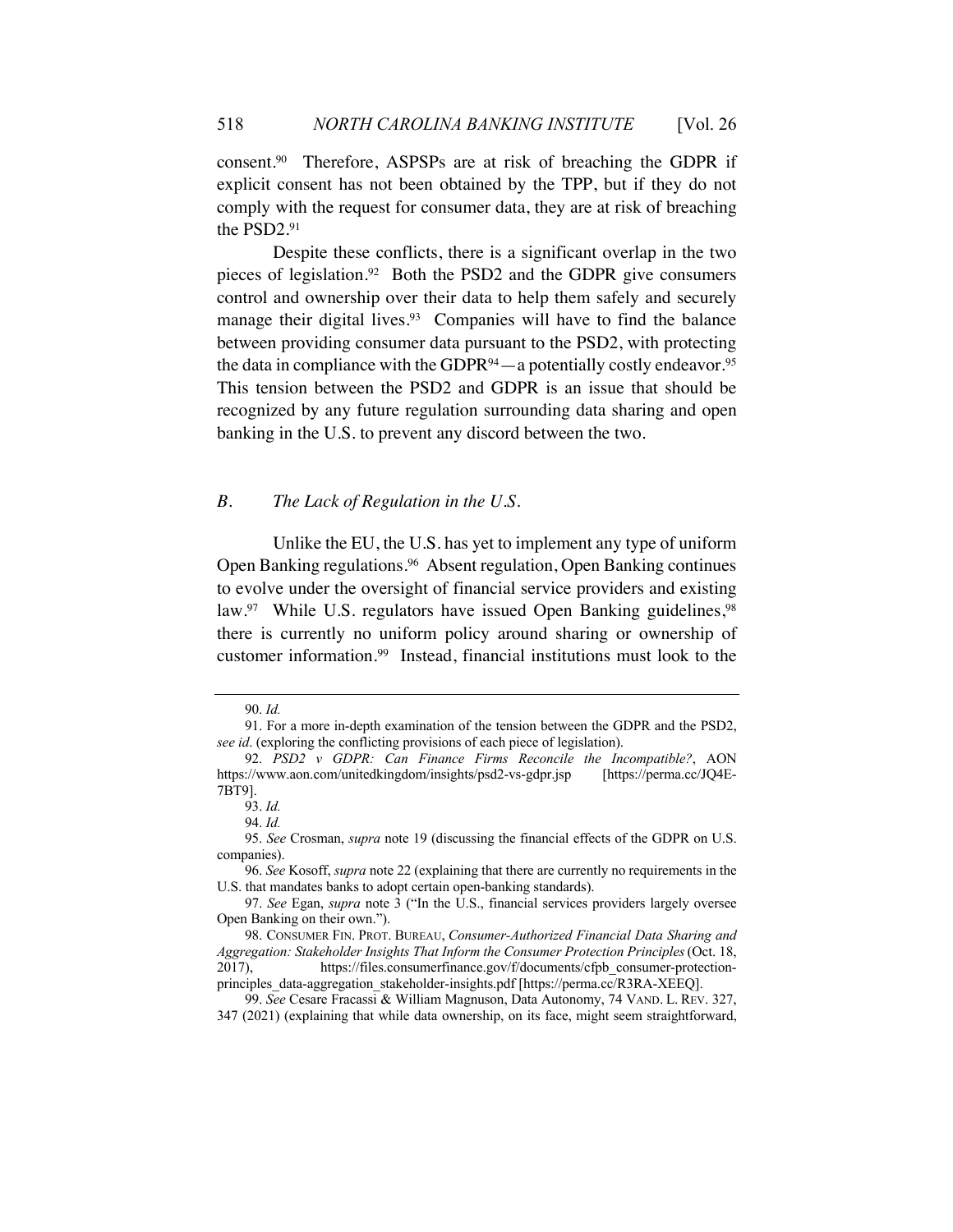"fragmented" financial regulatory system and consumer protection laws to ensure data sharing practices and Open Banking technology are compliant with the existing legal framework.100

At the federal level, financial regulators are grouped into four main areas: (1) depository regulators,<sup>101</sup> (2) securities markets regulators,<sup>102</sup> (3) government-sponsored enterprise regulators,<sup>103</sup> and (4) consumer protection regulators.104 To address any gaps that may be present between regulatory groups, Congress created the Financial Stability Oversight Council ("FSOC") in 2010.<sup>105</sup> Even with the many regulators overseeing the financial services sector, none have addressed Open Banking via express regulation.106 However, the Consumer Financial Protection Bureau ("CFPB" or the "Bureau") and Executive Branch have, however, made regulatory efforts surrounding Open Banking with the goal of making data sharing safer and more accessible as well as promoting competition within the financial services industry. 107 These efforts are discussed more fully below.

101. Depository regulators include the Office of the Comptroller of Currency ("OCC"), Federal Deposit Insurance Corporation ("FDIC"), Federal Reserve for Banks, and National Credit Union Administration ("NCUA"). *Id.*

102. Securities markets regulators include – Securities and Exchange Commissions (SEC) and Commodity Futures Trading Commission (CFTC). *Id.* 

103. Government- sponsored enterprise regulators include – Federal Housing Finance Agency (FHFA) and Farm Credit Administration (FCA). *Id.*

104. Consumer protection regulators include the Consumer Financial Protection Bureau (CFPB). *Id.* 

105. Dodd-Frank Wall Street Reform and Consumer Protection Act (Dodd-Frank) § 111, 12 U.S.C. § 5321 (2018); CONG. RSCH. SERV., R44918, supra note 100 ("The financial regulatory system has been described as fragmented, with multiple overlapping regulators and a dual state-federal regulatory system.").

106. Cross, *supra* note 2.

107. *See* Exec. Order No. 14036, 86 Fed. Reg. 36987 (July 9, 2021) (https://www.whitehouse.gov/briefing-room/presidential-actions/2021/07/09/executive-

order-on-promoting-competition-in-the-american-economy/) [https://perma.cc/7YBF-RNV4] (encouraging the CFPB to move forward with the proposed rulemaking under section 1033 of the Dodd-Frank); *see also* Consumer Access to Fin. Rec., 85 Fed. Reg. 71003 (proposed Nov. 6, 2020) (https://files.consumerfinance.gov/f/documents/cfpb\_section-1033 dodd-frank\_advance-notice-proposed-rulemaking\_2020-10.pdf) [https://perma.cc/83K5- 4Y5Q] (requesting that "interested parties" comment and these specific topics: benefits and costs of consumer data access, competitive incentives and authorized data access, standard-

there is a lot of ambiguity surrounding who owns consumer data in the financial industry, largely in part due to legal and policy issues).

<sup>100.</sup> *See* CONG. RSCH. SERV., R44918, *Who Regulates Whom? An Overview of the U.S. Financial Regulatory Framework* (2020), https://sgp.fas.org/crs/misc/R44918.pdf [https://perma.cc/T692-PFX6] ("The financial regulatory system has been described as fragmented, with multiple overlapping regulators and a dual state-federal regulatory system.").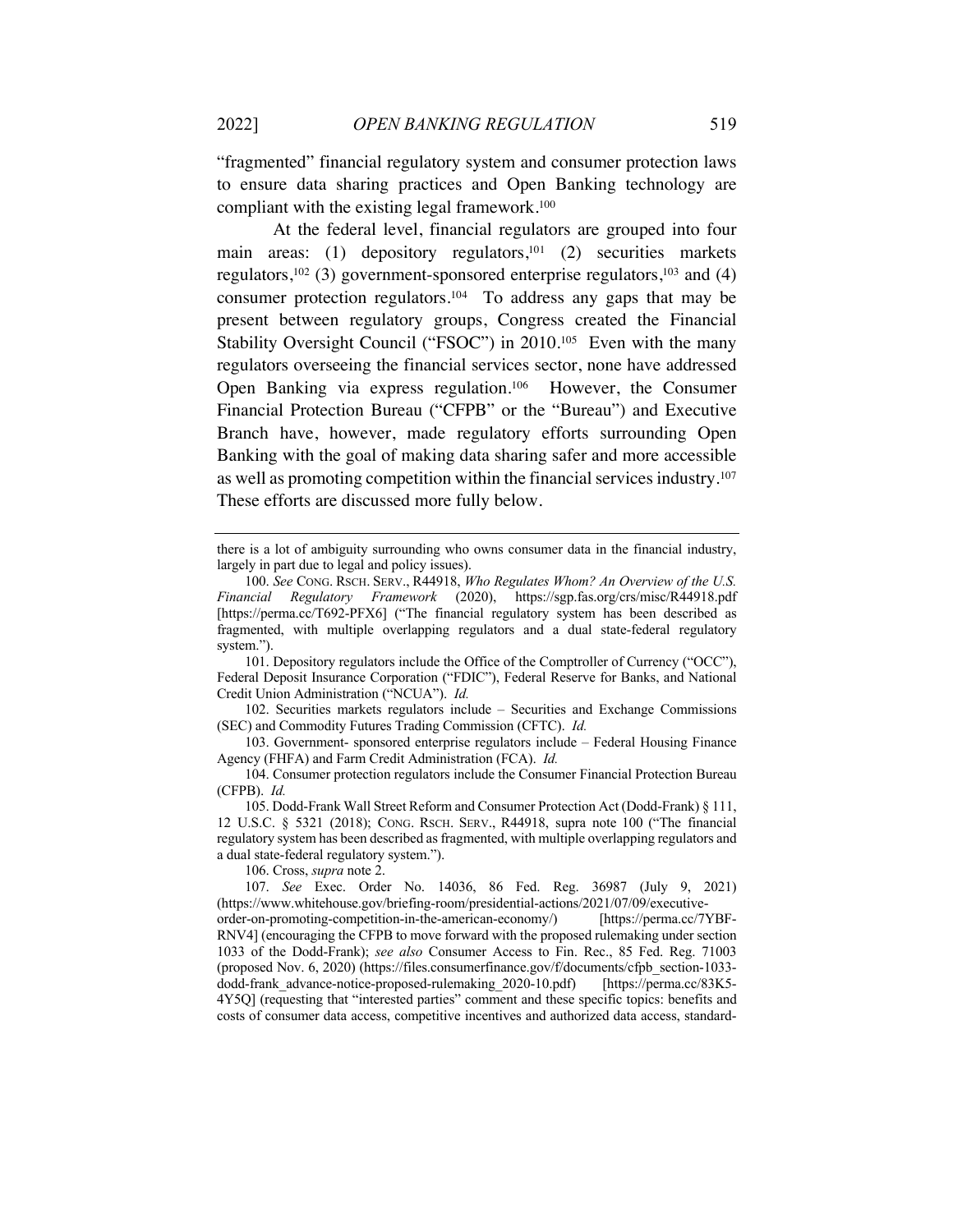Despite the lack of regulation from U.S. agencies, the market demand for Open Banking has prompted several major marketplace participants in the banking and financial services industry to partner with fintechs to meet consumer demands.108 Most notably, Mastercard and Visa have recently acquired two major fintech companies with the hopes of staying relevant in the age of technology and innovation through the implementation of Open Banking technology.109

Large corporations, like Mastercard and Visa, are not the only entities responding to the consumer demand for Open Banking technology.110 In September 2021, Live Oak Bank, a small business bank in Wilmington, North Carolina, finalized the conversion to Finxact, a fintech offering Open Banking API.<sup>111</sup> The general idea for Live Oak Bank's move to Open Banking technology is to make credit more accessible and timely for small businesses.112 This access to credit can be extremely important, especially in the time of the COVID-19 global pandemic, for businesses that might not otherwise have the cash flow to stay afloat.

In response to this market push for Open Banking, President Joseph Biden has urged U.S. regulators, specifically the CFPB, to move forward with rulemaking that would "facilitate the portability" of financial data, enabling consumers to easily switch financial institutions and take advantage of "innovative financial products."113 Biden's Executive Order on "Promoting Competition in the American Economy"

setting, access scope, consumer control and privacy, legal requirements other than section 1033, data security, and data accuracy).

<sup>108.</sup> *See* CARPENTER WELLINGTON PLLC, supra note 5 (announcing Visa and Mastercard's acquisition of fintech companies to implement Open Banking capabilities to meet consumer demands).

<sup>109.</sup> *Id.*

<sup>110.</sup> *See* Cross, *supra* note 2 (discussing Live Oak Bank's recent implementation of Open Banking technology).

<sup>111.</sup> *See Live Oak Bank Ushers in New Era of Open Banking*, PR NEWSWIRE (Sept. 7, 2021) https://www.prnewswire.com/news-releases/live-oak-bank-ushers-in-new-era-ofopen-banking-301370346.html [https://perma.cc/BF2T-2AWM] (announcing Live Oak Bank's recent conversion to Finxact on September 7, 2021).

<sup>112.</sup> *See id.* ("By accessing its open APIs and extensible components, banks are able to invent, curate, and launch products at the speed required to meet customer expectations in today's marketplace.").

<sup>113.</sup> This Executive Order also addresses other areas of the American economy that could benefit from increased competition within the marketplace. Exec. Order No. 14036, 86 Fed. Reg. 36987 (July 9, 2021) https://www.whitehouse.gov/briefing-room/presidentialactions/2021/07/09/executive-order-on-promoting-competition-in-the-american-economy/ [https://perma.cc/7YBF-RNV4] (encouraging the CFPB to move forward with the proposed rulemaking under section 1033 of the Dodd-Frank).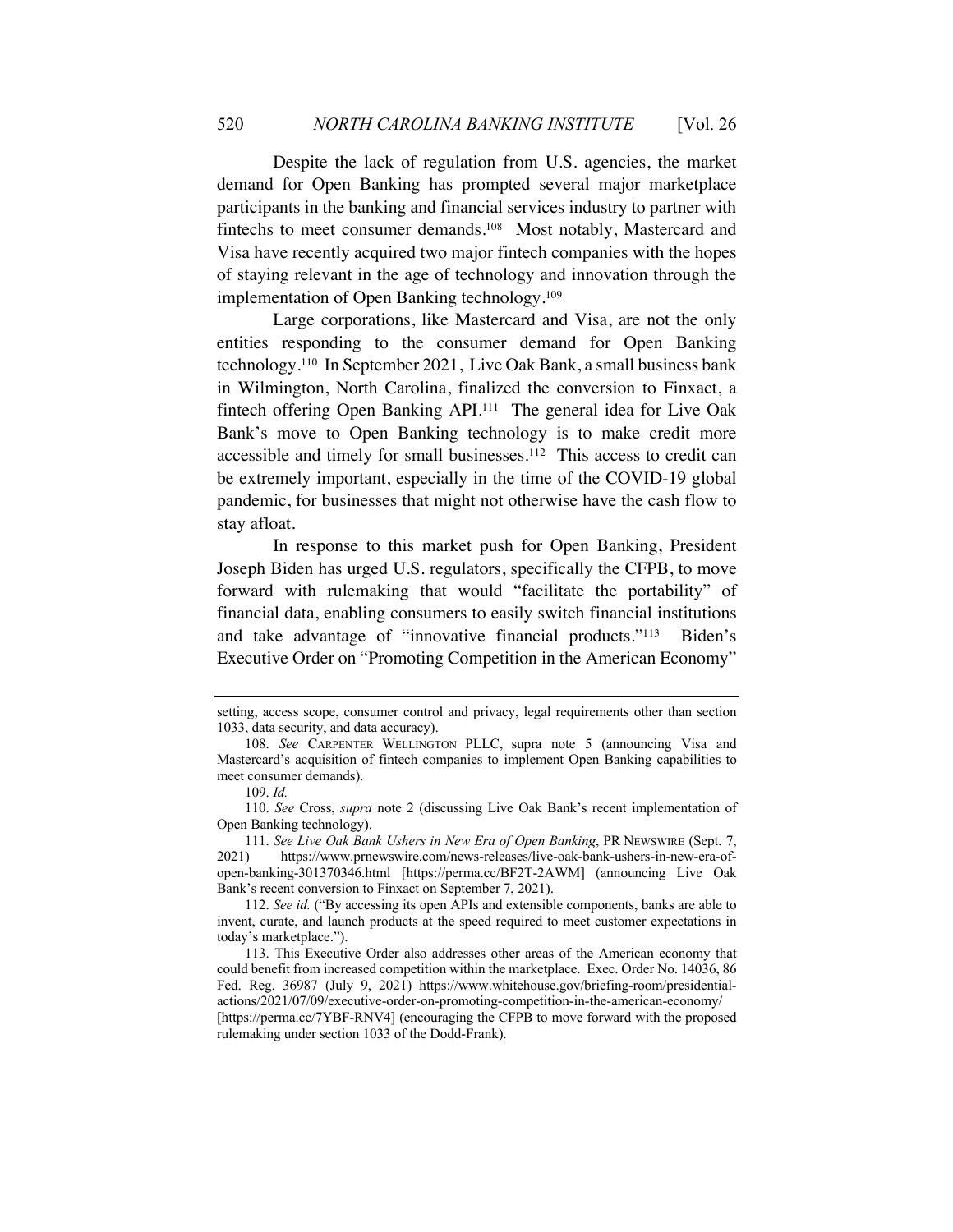addresses competition in various industries and points to consolidation in certain industries as the reason for lack of competition. 114 By promoting competition, especially within the financial services industry, steep and hidden fees attributed to industry consolidation may be eliminated, making credit and financial products more affordable.<sup>115</sup>

According to the 2021 FinHealth Spend Report, published by the Financial Health Network, a nonprofit research group, over \$300 billion was spent on interest and fees for everyday financial services in 2020 alone.<sup>116</sup> Financially Coping and Vulnerable Households<sup>117</sup> paid \$255 billion of the \$300 billion interest and fees on short-term credit products,<sup>118</sup> long-term credit,<sup>119</sup> single payment credit,<sup>120</sup> and payments and accounts.121 This data illustrates the growing financial gap in the U.S. and presents an opportunity for innovation and competition within the marketplace to close this gap.122

The Dodd-Frank Wall Street Reform and Consumer Protection Act ("Dodd-Frank") was enacted in part to address the kind of the

<sup>114.</sup> *Id.* 

<sup>115.</sup> *See id.* ("In the financial-services sector, consumers pay steep and often hidden fees because of industry consolidation.").

<sup>116.</sup> FIN. HEALTH NETWORK, THE FINHEALTH SPEND REPORT, 5 (2021) https://s3.amazonaws.com/cfsi-innovation-files-2018/wp-

content/uploads/2021/04/19180204/FinHealth\_Spend\_Report\_2021.pdf

<sup>[</sup>https://perma.cc/D9WW-8XZP].

<sup>117.</sup> *See id.* at 12 ("Approximately two-thirds of people in America are classified as Financially Coping (struggling with some aspects of their financial lives) or Vulnerable (struggling with almost all aspects of their financial lives).").

<sup>118.</sup> Short-term credit is credit products that function either on an installment basis with terms from a few months to two years or as a revolving line of credit (e.g., credit cards, installment loans, rent-to-own, title loans). *Id.* 

<sup>119.</sup> Long-term credit is a loan that functions on an installment basis with a typical term of two years or more (e.g., auto leases, auto loans, and private student loans). *Id.* 

<sup>120.</sup> Single payment credit is a loan that is due in one lump sum, typically with terms of one month of less (e.g., overdraft, pawn, payday, and refund anticipation checks). *Id.* 

<sup>121.</sup> Payments and accounts are products that allow consumers to transact, convert, send, receive, deposit, invest and hold funds. Fees typically associated with this type of product are account maintenance fees, check cashing fees, and money order fees). *Id.*

<sup>122</sup> . *See* FIN. HEALTH NETWORK, THE FINHEALTH SPEND REPORT, 5 (2021) https://s3.amazonaws.com/cfsi-innovation-files-2018/wp-

content/uploads/2021/04/19180204/FinHealth\_Spend\_Report\_2021.pdf

<sup>[</sup>https://perma.cc/D9WW-8XZP] (exploring how many low-income communities are struggling financially and innovation in the marketplace might provide opportunities for economic advancement among these communities through new financial products and services).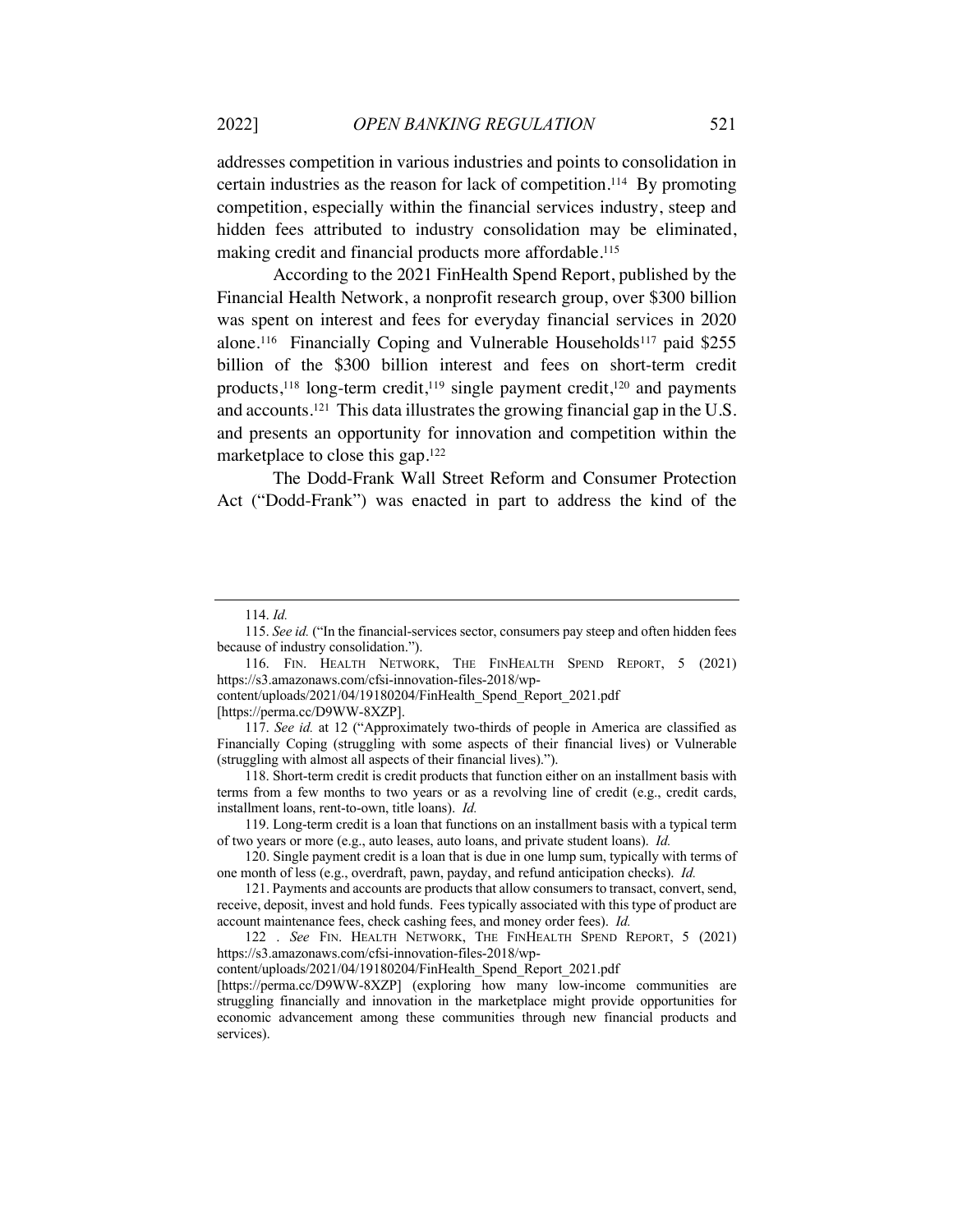consumer protection issues outlined in the FinHealth Spend Report.123 Section 1011 of the act established the CFPB, granting the Bureau the power to "regulate the offering and provision of consumer financial products or services."124 Dodd-Frank also empowered the CFPB to promulgate rules surrounding "consumer rights to access information" under Section 1033.125 Section 1033, however, does not go into specifics for how financial institutions are supposed to make personal data available to consumers, and it does not specifically address the concept of Open Banking.126

While the CFPB has yet to enact any regulation surrounding Open Banking, the topic has been on its agenda since 2016.<sup>127</sup> In 2016, the CFPB issued a notice to request information regarding "consumer rights to access financial account and account-related data in usable electronic form."128 After receiving feedback from this request in 2017, the Bureau developed a set of "Consumer Protection Principles" for market participants to consider when implementing Open Banking technology.129 These guidelines considered the following subject categories: (1) access; (2) data scope and usability; (3) control and informed consent; (4) authorizing payments; (5) security; (6) transparency of access; (7) accuracy; (8) ability to dispute and resolve unauthorized access; and (9) efficient and effective accountability mechanisms.130

<sup>123.</sup> The Dodd-Frank Wall Street Reform and Consumer Protection Act was enacted in response to the financial crisis of 2008, recognizing the "broken financial regulatory system" that caused the crisis. *See Wall Street: The Dodd-Frank Act*, OBAMA WHITE HOUSE, https://obamawhitehouse.archives.gov/economy/middle-class/dodd-frank-wall-street-reform [https://perma.cc/QRE2-PPTQ].

<sup>124.</sup> Dodd-Frank Wall Street Reform and Consumer Protection Act, Pub. L. No. 111- 203, § 929-Z, 124 Stat. 1376, 1871 (2010) (codified at 15 U.S.C. § 780) https://www.cftc.gov/sites/default/files/idc/groups/public/@swaps/documents/file/hr4173\_e nrolledbill.pdf [https://perma.cc/T225-33MK].

<sup>125.</sup> *Id.*

<sup>126</sup>*. See* Shakeel Hasim, *America Might Finally Get Open Banking – But Not Without a Fight*, PROTOCOL (Oct. 27, 2020), https://www.protocol.com/open-banking-dodd-frank-datafintech [https://perma.cc/ZA86-UR4C] ("[T]here are indications that some emerging market practices may not reflect the access rights described in Section 1033.").

<sup>127.</sup> Consumer Access to Fin. Rec., 81 Fed. Reg. 83806 (Nov. 22, 2016) (to be codified at 12 U.S.C. 5511(c); 12 U.S.C. 5512(c)) https://www.govinfo.gov/content/pkg/FR-2016-11- 22/pdf/2016-28086.pdf [https://perma.cc/KD62-X2WZ].

<sup>128.</sup> *Id.*

<sup>129.</sup> *See* CONSUMER FIN. PROT. BUREAU,*supra* note 98, at 1.

<sup>130.</sup> *Id.* at 3-4.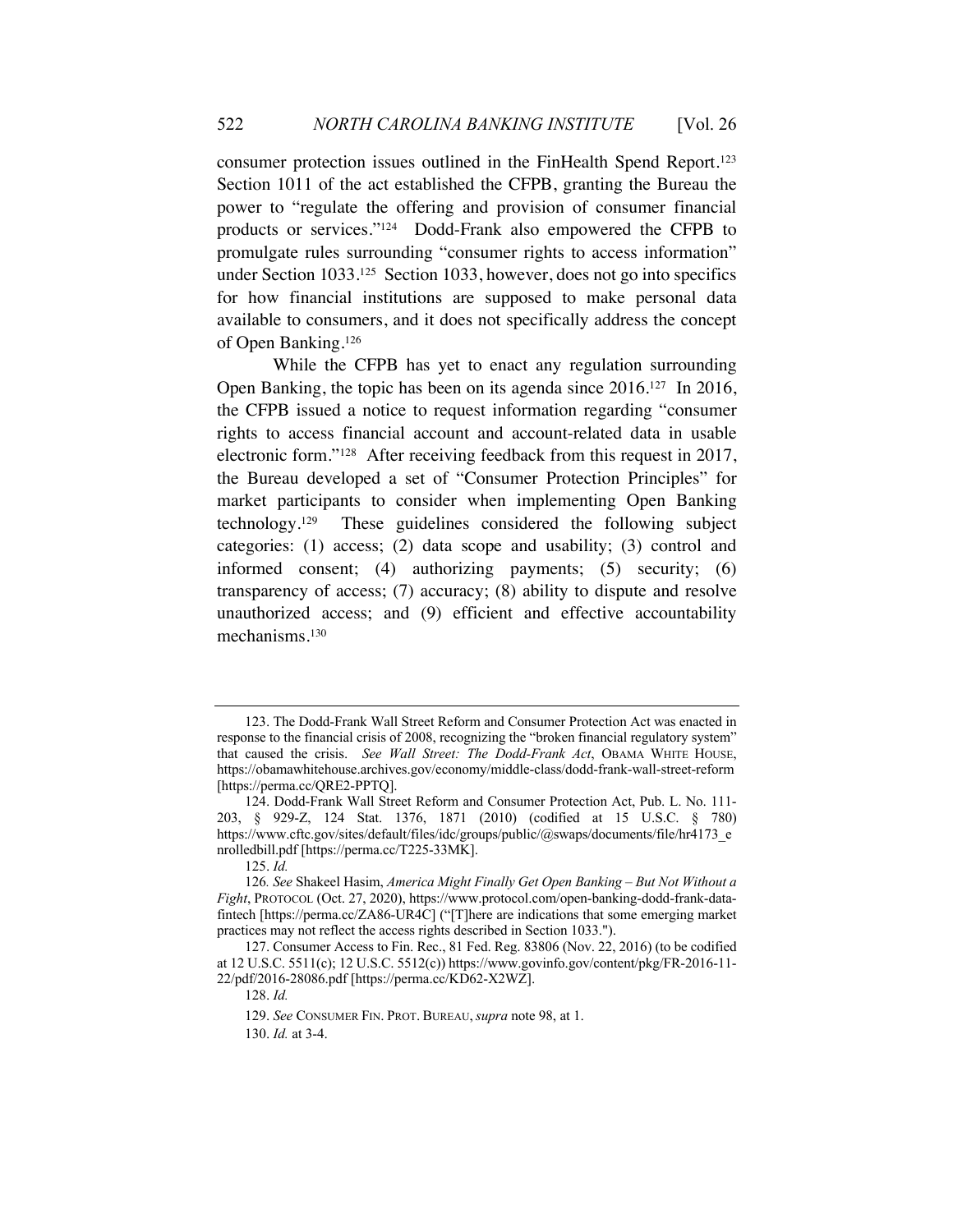The feedback solicited by the CFPB addressed many of the previously mentioned concerns surrounding data sharing technology such as accountability within a transaction, data security, and who controls the data being shared.<sup>131</sup> However, the CFPB's guidelines are just that  $$ guidelines—and are in no way binding on financial institutions or the fintechs they share consumer data with.132 Furthermore, the CFPB itself recognized that guidelines might not be enough to protect consumers in the developing market of data sharing.133

In February of 2020, the CFPB held a symposium featuring a panel of industry experts speaking on the potential risk and benefits of Open Banking.134 The CFPB followed with an Advanced Notice of Proposed Rulemaking ("ANPR") in October 2020.135 The purpose of both the symposium and the ANPR was to solicit comments and information to assist the Bureau in developing regulations for Open Banking under the Section 1033 of the Dodd-Frank Act.136 Some of the main issues the CFPB is hoping to address with the proposed regulations are data security, consumer control over their data, and how this regulation would interact with other regulatory agencies who might have jurisdiction.137 However, the proposed regulations are still under advisement with little prospect of major changes any time soon.138

<sup>131.</sup> *Id.* at 1.

<sup>132.</sup> *See id.* at 2-3 ("These stakeholders generally take the view that CFPB regulatory action, which could include a rulemaking that involves Section 1033 of the Dodd-Frank Act, clarification of existing regulations, or expanding CFPB supervisory authority to include aggregators and account data users by means of 'larger participant' rulemakings, may be necessary to ensure consumers are protected as the market continues to develop.").

<sup>133.</sup> *Id.* 

<sup>134.</sup> *See CFPB Symposium: Consumer Access to Financial Records*, CONSUMER FIN. PROT. BUREAU (Feb. 26, 2020), https://files.consumerfinance.gov/f/documents/cfpb\_agenda\_symposium-consumer-accessfinancial-records.pdf [https://perma.cc/9HFM-65SH] (providing the agenda to the CFPB's most recent symposium regarding Open Banking regulation).

<sup>135.</sup> Consumer Access to Fin. Rec., 85 Fed. Reg. 71003 (proposed Nov. 6, 2020), https://files.consumerfinance.gov/f/documents/cfpb\_section-1033-dodd-frank\_advancenotice-proposed-rulemaking\_2020-10.pdf) [ https://perma.cc/83K5-4Y5Q].

<sup>136.</sup> *Id.* 

<sup>137.</sup> *See id.* (requesting that "interested parties" comment and these specific topics: benefits and costs of consumer data access, competitive incentives and authorized data access, standard-setting, access scope, consumer control and privacy, legal requirements other than section 1033, data security, and data accuracy).

<sup>138.</sup> As of the date of this Note, the CFPB has yet to provide any further updates on the ANPR.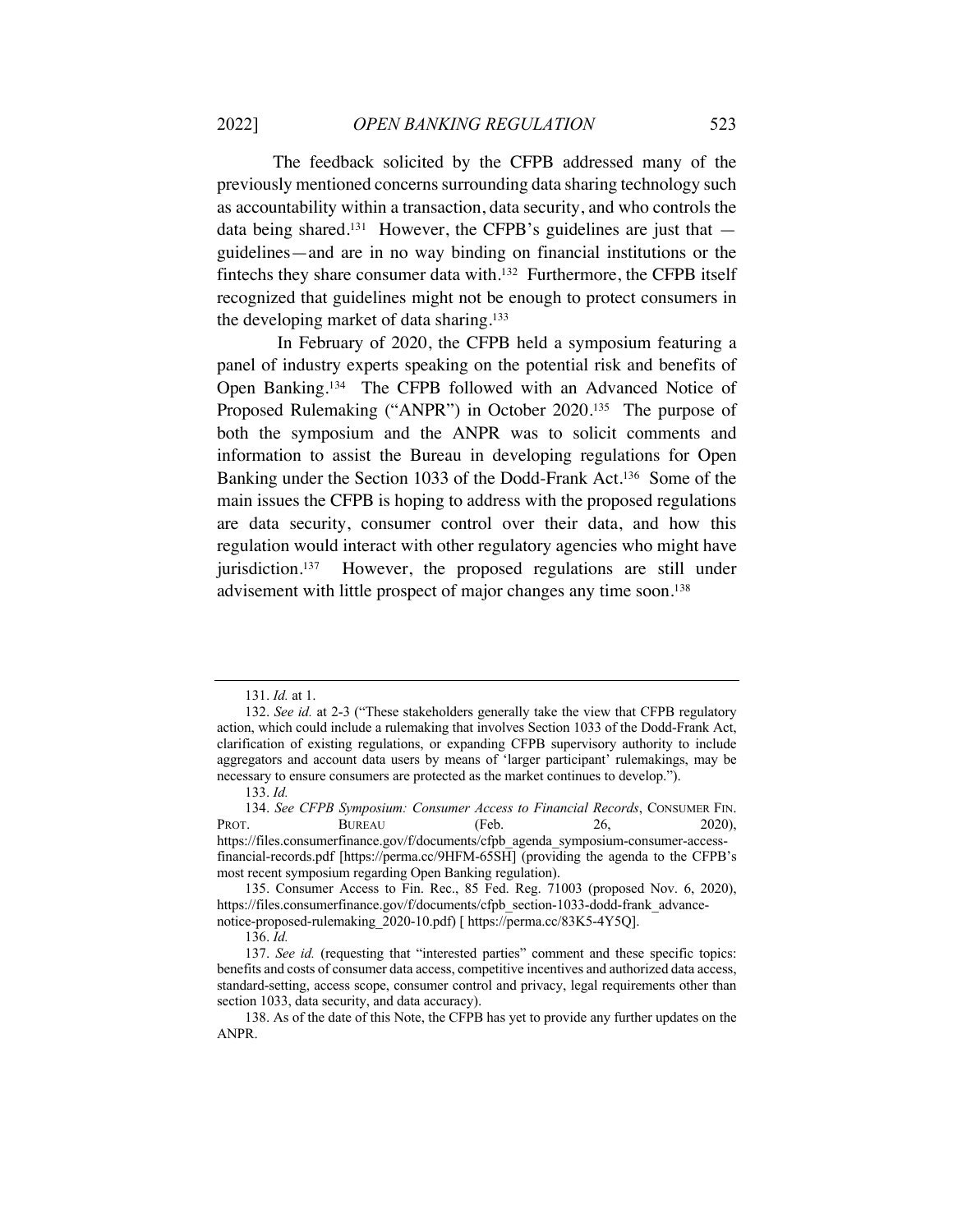One potential obstacle to the proposed regulation is it is unclear how far the CFPB's potential rulemaking will reach.<sup>139</sup> Section 1011 of the Dodd-Frank Act explicitly grants the CFPB the power to "regulate the offering and provision of consumer financial products or services."140 Additionally, section 1033 of the Act requires "covered persons" to follow regulation enacted by the CFPB to "make available to a consumer . . . information in the control or possession of the covered person concerning the consumer financial product or service that the consumer obtained from such covered person."141 However, it is not explicitly clear if this power will extend to third-party service providers.<sup>142</sup>

The Dodd-Frank Act defines "consumer financial product or service" as "any financial product or service that . . . is offered or provided for use by consumers primarily for personal, family, or household purposes" or "provided in connection with a consumer financial product or service."143 The Act defines "covered persons" of the CFPB's regulation as "any person that engages in offering or providing a consumer financial product or service."144 An affiliate of such person may also be a "covered person" if the affiliate provides a service to the financial services provider.145 Based on these defined terms, it appears that the CFPB might have the ability to regulate any entity involved in a

<sup>139.</sup> *See* CONSUMER FIN. PROT. BUREAU, *supra* note 98, at 2-3 ("These stakeholders generally take the view that CFPB regulatory action, which could include a rulemaking that involves Section 1033 of the Dodd-Frank Act, clarification of existing regulations, or expanding CFPB supervisory authority to include aggregators and account data users by means of 'larger participant' rulemakings, may be necessary to ensure consumers are protected as the market continues to develop.").

<sup>140.</sup> Dodd-Frank Wall Street Reform and Consumer Protection Act, Pub. L. No. 111- 203, § 929-Z, 124 Stat. 1376, 1871 (2010) (codified at 15 U.S.C. § 78o) https://www.cftc.gov/sites/default/files/idc/groups/public/@swaps/documents/file/hr4173\_e nrolledbill.pdf [https://perma.cc/T225-33MK].

<sup>141.</sup> *Id.* 

<sup>142.</sup> *See* CONSUMER FIN. PROT. BUREAU, *supra* note 98, at 2-3 ("These stakeholders generally take the view that CFPB regulatory action, which could include a rulemaking that involves Section 1033 of the Dodd-Frank Act, clarification of existing regulations, or expanding CFPB supervisory authority to include aggregators and account data users by means of 'larger participant' rulemakings, may be necessary to ensure consumers are protected as the market continues to develop.").

<sup>143.</sup> Dodd-Frank Wall Street Reform and Consumer Protection Act, Pub. L. No. 111- 203, § 929-Z, 124 Stat. 1376, 1871 (2010) (codified at 15 U.S.C. § 78o) https://www.cftc.gov/sites/default/files/idc/groups/public/@swaps/documents/file/hr4173\_e nrolledbill.pdf [https://perma.cc/T225-33MK].

<sup>144.</sup> *Id.* 

<sup>145.</sup> *See id.* ("The term 'covered person' means— (A) any person that engages in offering or providing a consumer financial product or service; and (B) any affiliate of a person described in subparagraph (A) if such affiliate acts as a service provider to such person.").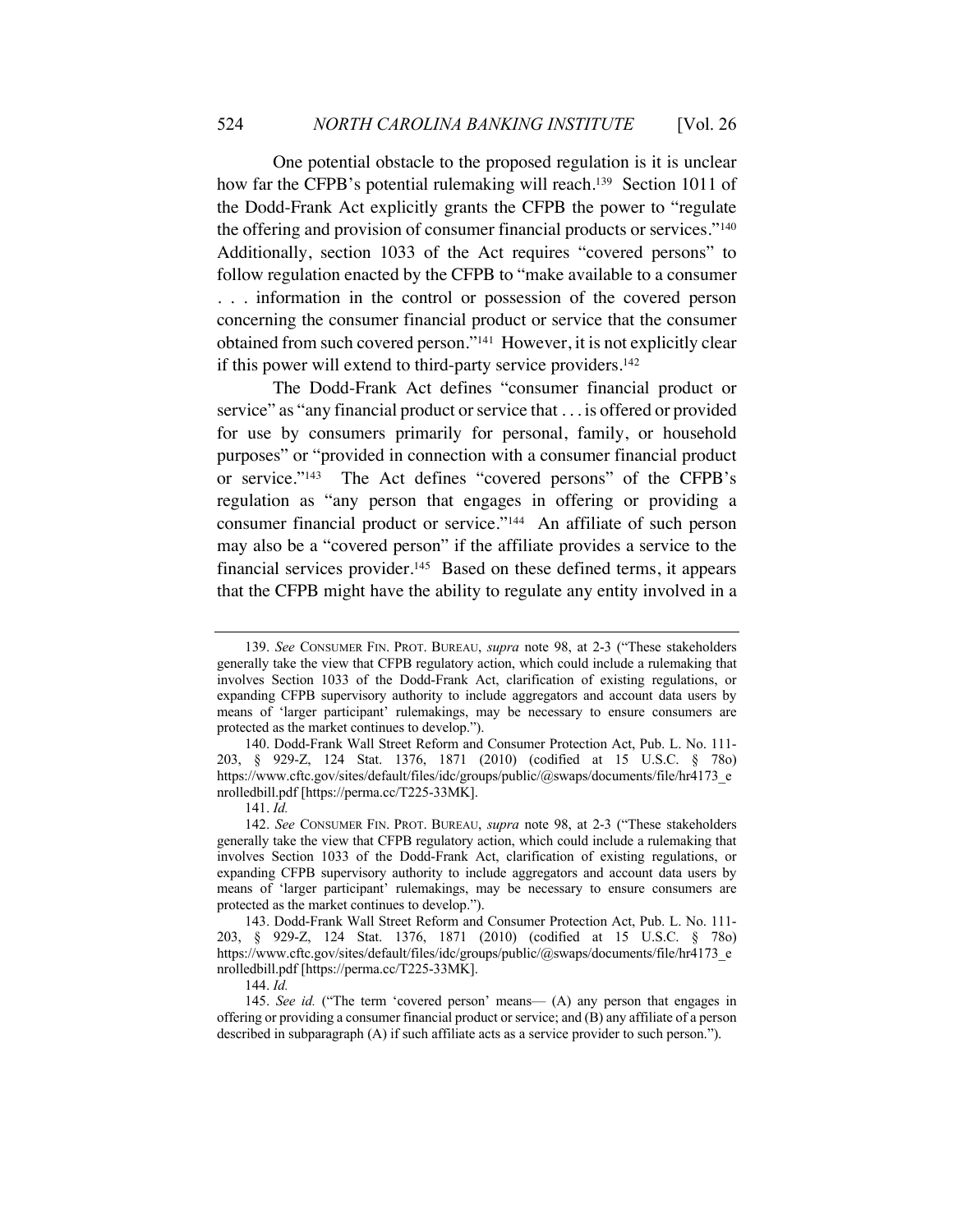financial services transaction.146 Stakeholders responding to the CFPB's initial request for information also believe that the Bureau has jurisdiction over these third-party players.<sup>147</sup>

Some comments from the CFPB's guidelines appear to question whether the Bureau has the jurisdictional reach to regulate every entity involved in an Open Banking transaction.<sup>148</sup> More specifically, the CFPB questions whether its "supervisory authority" would need to be expanded to "include aggregators and account data users."149 Therefore, while it appears the CFPB's has a broad reach to regulate much of an Open Banking transaction, its current power under the Dodd-Frank Act might fall short of effectively regulating every participant within these transactions.150 Without the ability to regulate every entity involved in a transaction, any proposed regulation might not be as effective it would be otherwise.

In the absence of Open Banking regulation from U.S. agencies, private-sector actors have ventured to fill the void.151 The Financial Data Exchange, a large advocacy group of prominent U.S. and Canadian financial institutions, is pushing for the adoption of an industry-wide API standard.152 Among this group are financial institutions, fintechs, and financial data aggregators, all of whom recognize the demand consumers have for Open Banking technology.<sup>153</sup> However, this group also recognizes the need for a secure and transparent way to share consumer data.154

<sup>146.</sup> *See* CONSUMER FIN. PROT. BUREAU, *supra* note 98, at 8 ("Relatedly, consumer advocates tell the Bureau that they believe the Bureau has regulatory and enforcement jurisdiction over aggregators and account data users.").

<sup>147.</sup> *Id.* 

<sup>148.</sup> *See id.* at 3 ("These stakeholders generally take the view that CFPB regulatory action, which could include a rulemaking that involves Section 1033 of the Dodd-Frank Act, clarification of existing regulations, or expanding CFPB supervisory authority to include aggregators and account data users by means of 'larger participant' rulemakings, may be necessary to ensure consumers are protected as the market continues to develop.").

<sup>149.</sup> *Id.*

<sup>150.</sup> *Id.* 

<sup>151.</sup> Tom Auchterlonie, *US Open-Banking Regulation Gets Biden's Backing*, EMARKETER (July 13, 2021), https://www.emarketer.com/content/us-open-bankingregulation-gets-biden-s-backing [https://perma.cc/4Y8W-FAFT].

<sup>152.</sup> *Id.* 

<sup>153.</sup> *See* Cross, *supra* note 2 (explaining that the members of the financial-services sector recognized that consumers really wanted to use Open Banking technology, but also recognized that the industry needs to figure out a way to make sure this can be done safely and transparently).

<sup>154.</sup> *Id.*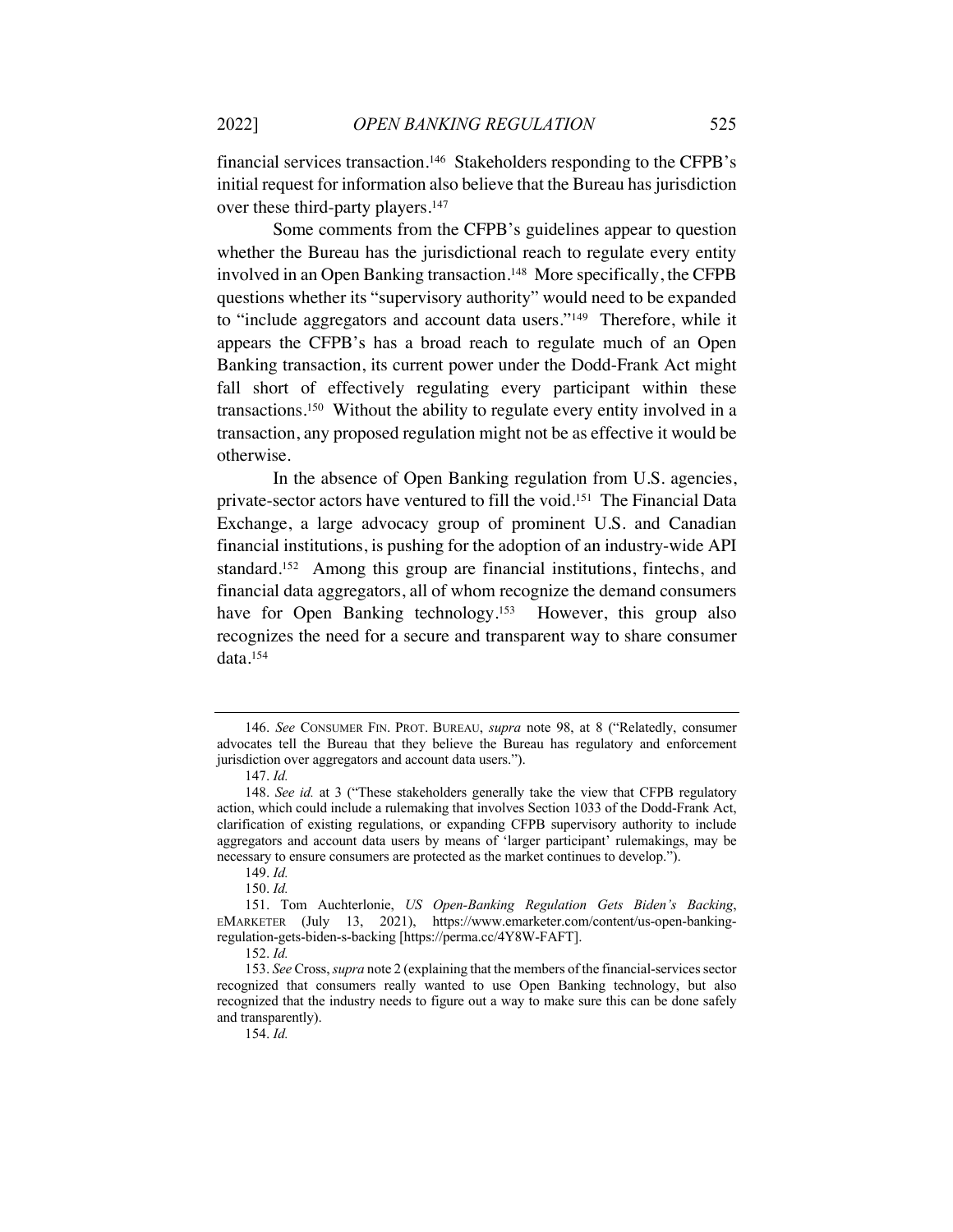In a press release from December of 2020, the Financial Data Exchange announced new open finance standards<sup>155</sup> and updates to the API technology.<sup>156</sup> This latest version of data sharing technology includes new features reported to improve data security and data quality, to further the organization's goal of unifying the financial industry through secure, and standardized methods of data sharing.157 While the CFPB and private-sector actors such as the Financial Data Exchange are attempting to fill the regulatory gap with informal guidance, it is important to remember that this guidance is not binding on any institution.158 Institutions within the financial services sector are left to their own devices to remain in compliance with the many agencies who govern financial transactions and data sharing.159

#### IV. HOW OPEN BANKING TECHNOLOGY AFFECTS CONSUMER DATA

#### *A. Data Security*

The U.S. is no stranger to large-scale cyberattacks.<sup>160</sup> Hackers are becoming increasingly more sophisticated, and many recent attacks have paralyzed large companies, compromising millions of consumers' sensitive data.<sup>161</sup> According to Verizon's Data Breach Investigations Report, there were 5,258 confirmed data breaches in the U.S. in 2020

<sup>155.</sup> *See Financial Data Exchange Releases New Open Finance Standards & FDX API Version 4.5*, FIN. DATA EXCH., (Dec. 8, 2020) https://financialdataexchange.org/FDX/News/Press-

Releases/FDX\_Launches\_Open\_Finance\_Standards\_And\_FDX\_API\_4.5.aspx

<sup>[</sup>https://perma.cc/24TT-5S9T] ("These new standards provide guidance to both industry stakeholders and regulators to better understand the technology used in the data sharing marketplace, and how to better protect and share consumer data.").

<sup>156.</sup> *Id.* 

<sup>157.</sup> *Id.* 

<sup>158.</sup> *See* Egan, *supra* note 3 ("In October 2017, the CFPB released the 'Consumer Protection Principles' for participants in the developing market for services based on the consumer-authorized use of financial data. According to the CFPB, the principles are not legally binding rules.").

<sup>159.</sup> *See* CONG. RSCH. SERV., R44918, *supra* note 100 ("The financial regulatory system has been described as fragmented, with multiple overlapping regulators and a dual statefederal regulatory system.").

<sup>160.</sup> *See Hackers Steal \$600m in Major Cryptocurrency Heist*, *supra* note 19 (reporting on the recent Bitcoin heist); *see also* Crosman, *supra* note 19 (reporting on recent attacks on three small, unnamed banks); *see also* Rotenberg, *supra* note 19 (reporting on the recent Capital One data breach and how Congress needs to act to prevent future attacks).

<sup>161.</sup> *See* Rotenberg, *supra* note 19 (reporting on the recent Capital One breach that compromised millions of customers sensitive data); *see also Hackers Steal \$600m in Major Cryptocurrency Heist*, *supra* note 19 (reporting on the recent Bitcoin heist).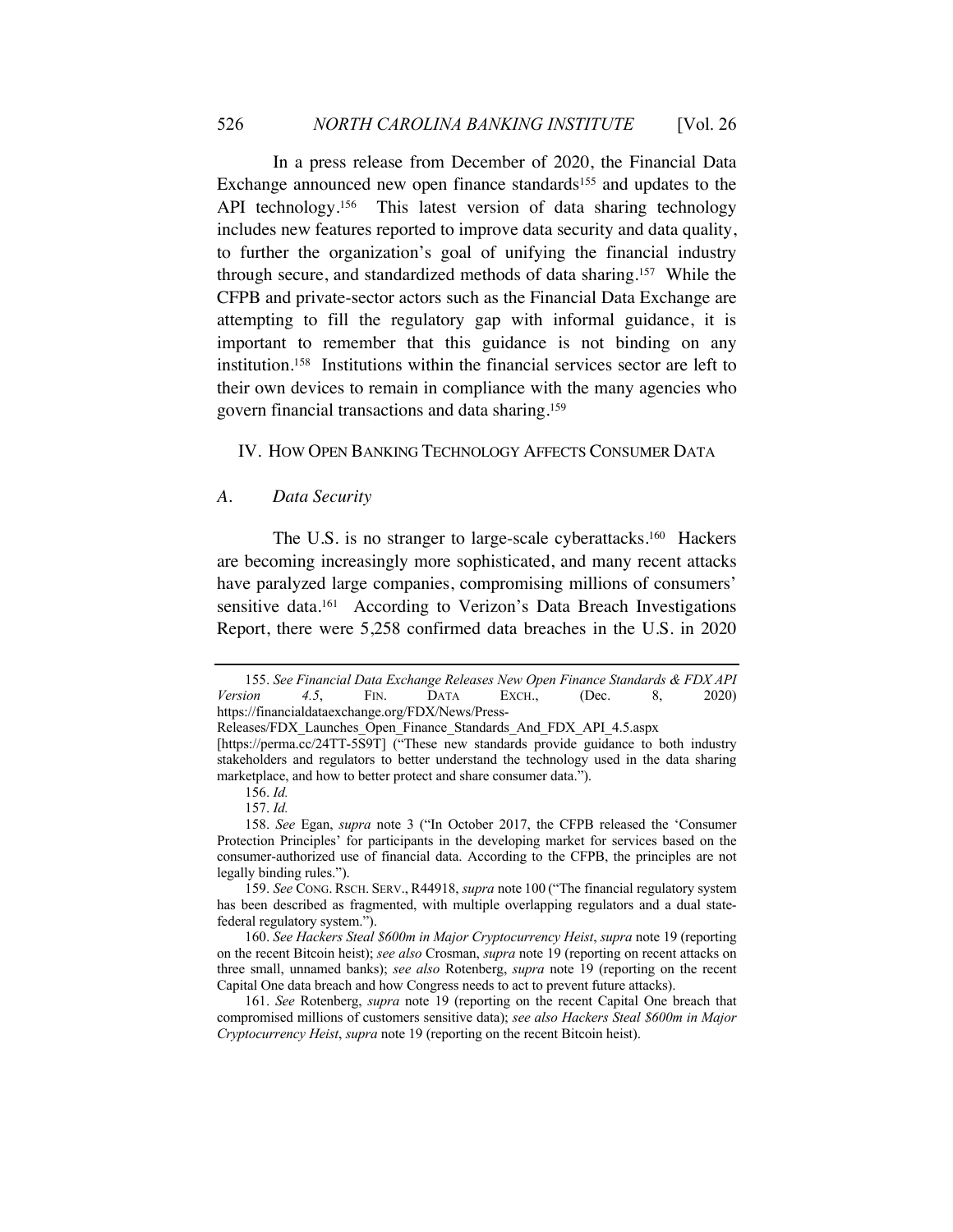alone.162 Financial gain was the most common motivation for these attacks,163 and web applications were the main attack vector.164

One of the largest breaches of personal data held by a financial institution in U.S. history, the 2019 Capital One cyber-attack,<sup>165</sup> impacted 106 million customers.<sup>166</sup> Through this breach, hackers obtained personal information—including social security numbers, bank account numbers, names, and home addresses—of Capital One customers.167 In the aftermath of this attack, Capital One was fined \$80 million by the OCC and ordered by both the OCC and Federal Reserve to "overhaul its operations" to guard against any future attacks.168

On August 10, 2021, hackers exploited a vulnerability in Poly Network's system<sup>169</sup> and stole over 600 million dollars of cryptocurrency.170 Poly Network, a crypto currency platform, facilitates peer-to-peer transactions and allows users to transfer or swap tokens across different blockchains.171 This recent attack of Poly Network's platform was one of the biggest attacks, in terms of dollar amounts, in decentralized finance history.172

168. *See* Pete Schroeder, *Capital One to Pay \$80 Million Fine After Data Breach*, REUTERS (Aug. 6, 2020, 11:57 AM), https://www.reuters.com/article/us-usa-banks-capitalone-fin/capital-one-to-pay-80-million-fine-after-data-breach-idUSKCN2522DA

[https://perma.cc/SBF8-4XUM] ("The fine, announced Thursday by the Office of the Comptroller of the Currency, punishes the bank for failing to adequately identify and manage risk as it moved significant portions of its technological operations to the cloud.").

169. *See* John, *supra* note 169 ("A lesser-known name in the world of crypto, Poly Network is a decentralized finance (DeFi) platform that facilitates peer-to-peer transactions with a focus on allowing users to transfer or swap tokens across different blockchains.").

170. *Hackers Steal \$600m in Major Cryptocurrency Heist*, *supra* note 19.

171. *See* John, *supra* note 169 ("A lesser-known name in the world of crypto, Poly Network is a decentralized finance (DeFi) platform that facilitates peer-to-peer transactions with a focus on allowing users to transfer or swap tokens across different blockchains.").

172. *Hackers Steal \$600m in Major Cryptocurrency Heist*, *supra* note 19 (Poly Network sent a letter to the hacker stating, "the amount of money you have hacked is one of the biggest in defi history.").

<sup>162.</sup> VERIZON BUS., 2021 DATA BREACH INVESTIGATIONS REPORT (2021), at 6 https://enterprise.verizon.com/resources/reports/2021-data-breach-investigations-

report.pdf?\_ga=2.112156807.2046190888.1631377396-

<sup>20239801.1631377396&</sup>amp;\_gac=1.262950526.1631377396.CjwKCAjwp\_GJBhBmEiwALW BQk0q-

qyjg6EpS03VPRbDoTtAchF9bWgNxtllLDJCrNhCjzZTDkpq79hoCQU4QAvD\_BwE [https://perma.cc/Q63D-CH6N].

<sup>163.</sup> *See id.* at 12-13 (estimating over 75% of data breaches are financially motivated, remaining the most common type of attack). 164. *Id.*

<sup>165.</sup> Rotenberg, *supra* note 19.

<sup>166.</sup> *Id.*

<sup>167.</sup> *Id.*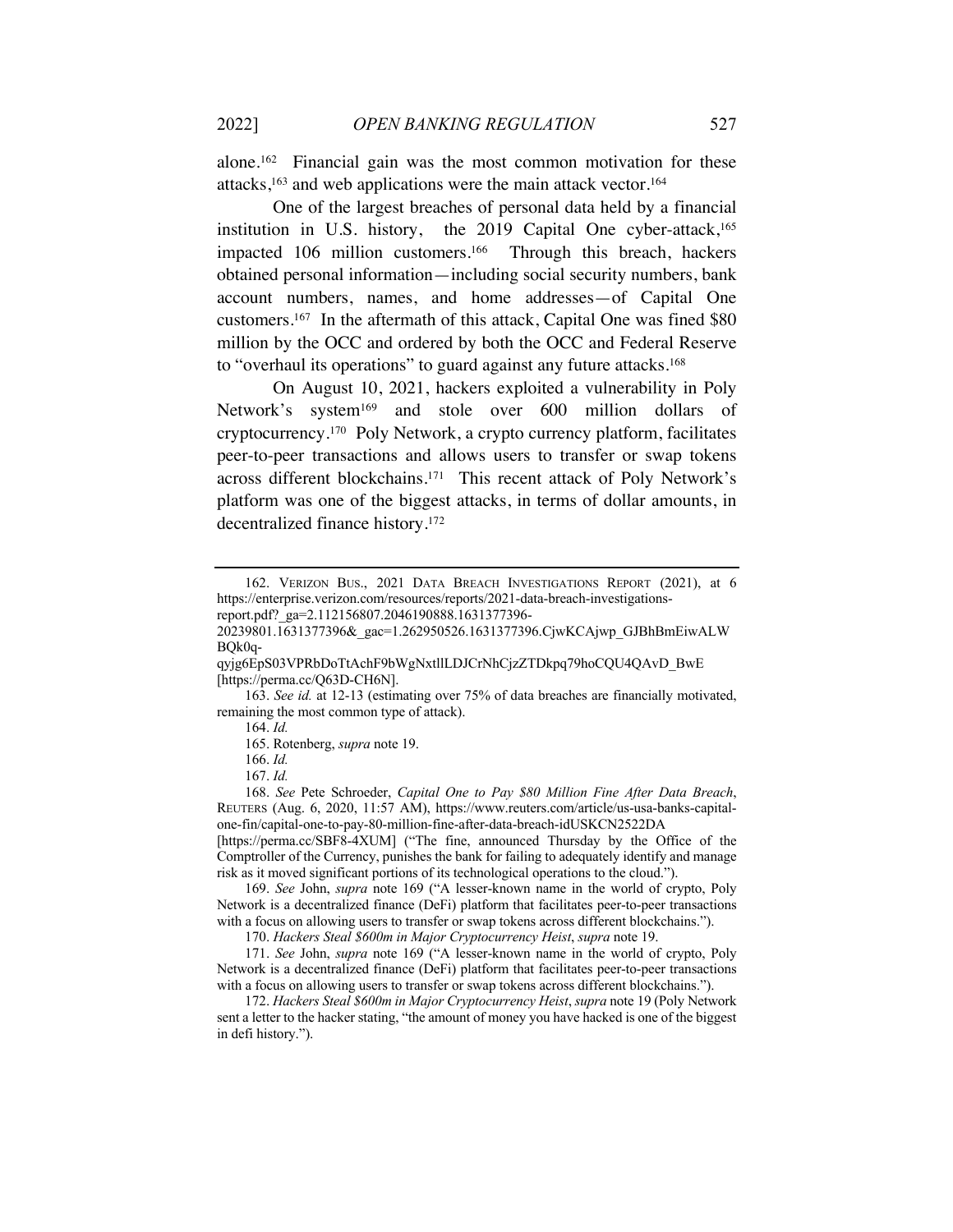Unfortunately, cyber security analysts predict that data security problems, and breaches of this scale, will only get worse and more frequent.173 Cybersecurity Ventures, the world's leading research firm on the global cyber economy, predicts that by 2025 cybercrime will cost the world \$10.5 trillion annually by 2025.174 In the face of these staggering figures, businesses—especially small businesses—cannot compete. 175 According to a Better Business Bureau survey, over 55% of small businesses lack the resources and knowledge to develop a cyber security plan to protect against cyberattacks.176

Despite the staggering number of consumers impacted by data breaches, consumers and institutions lack the proper tools to combat the attacks and assign liability as there is no comprehensive law in the U.S. which governs data protection.<sup>177</sup> Furthermore, there is no comprehensive federal law regulating how data is collected, shared, and stored.<sup>178</sup> Instead, there is a patchwork of federal regulation<sup>179</sup> and state law attempting to protect consumer data.

<sup>173.</sup> *See* Rotenberg, *supra* note 19 ("We urged Congress to updated federal privacy laws and to establish a data protection agency to address growing consumer concern about the misuse of their personal data.").

<sup>174.</sup> Steve Morgan, *Cybercrime to Cost the World \$10.5 Trillion Annually by 2025*, CYBERSECURITY VENTURES (Nov. 13, 2020), https://cybersecurityventures.com/hackerpocalypse-cybercrime-report-2016/ [https://perma.cc/8CLE-EUDM].

<sup>175.</sup> *See id.* (explaining that more than half of cyberattacks are committed against smallto-midsized businesses who lack the knowledge and resources to protect themselves and that 60% of these attacks result in the affected business going out of business).

<sup>176.</sup> *Id.* 

<sup>177.</sup> It is important to contrast the U.S.'s current model for regulating data protection with the uniform way in which the EU regulates their data protection. *Compare* Angelique Carson, *Data Privacy Laws: What You Need to Know in 2021*, OSANO (July 20, 2021), https://www.osano.com/articles/data-privacy-laws [https://perma.cc/DU98- JNQV] (providing an overview of all the different agencies who govern consumer data protection), *with* Wolford, *supra* note 71 (explaining the how the EU's uniform regulation of data security works).

<sup>178.</sup> Angelique Carson, *Data Privacy Laws: What You Need to Know in 2021*, OSANO (July 20, 2021) https://www.osano.com/articles/data-privacy-laws [https://perma.cc/DU98- JNQV]; *see also* Thorin Klosowski, *The State of Consumer Data Privacy Laws in the US (And Why it Matters)*, N.Y. TIMES, (Sept. 6, 2021) https://www.nytimes.com/wirecutter/blog/state-of-privacy-laws-in-us/

<sup>[</sup>https://perma.cc/QC7Y-GEU7] (explaining the different federal and state regulation of data privacy).

<sup>179.</sup> *See* Thorin Klosowski, *The State of Consumer Data Privacy Laws in the US (And Why it Matters)*, N.Y. TIMES, (Sept. 6, 2021) https://www.nytimes.com/wirecutter/blog/stateof-privacy-laws-in-us/ [https://perma.cc/QC7Y-GEU7] ("The United States doesn't have a singular law that covers the privacy of all types of data. Instead, it has a mix of laws that go by acronyms like HIPPA, FCRA, FERPA, GLBA, ECPA, COPPA, and VPPA.").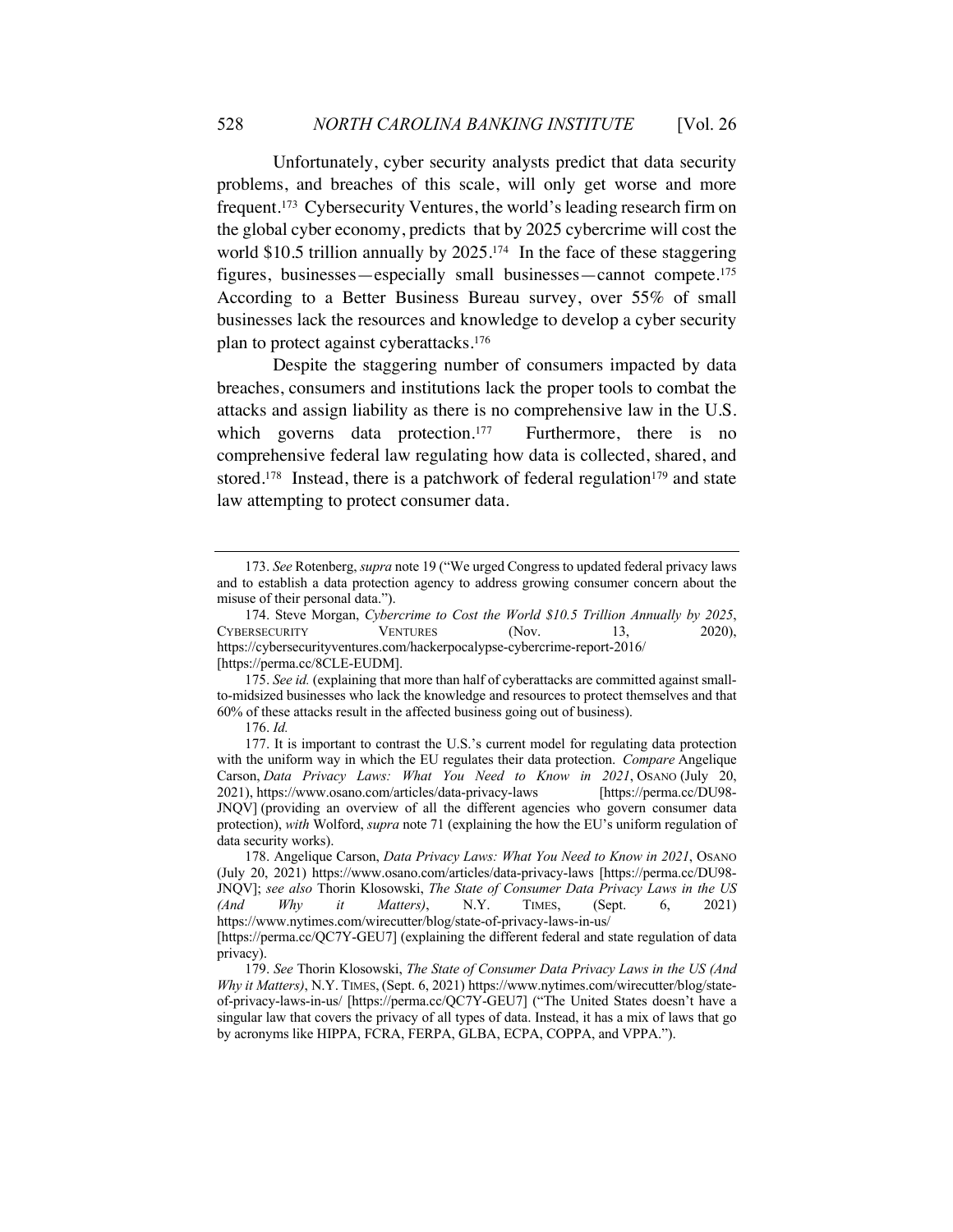Most of the federal regulations either deal only with very specific transactions or are antiquated due to technological advances.180 For example, the Federal Trade Commission Act ("FTC Act") only authorizes the FTC to penalize an app or website that violates its own privacy policy while the outdated Video Privacy Protection Act ("VPPA") merely prevents the disclosure of VHS cassette tape rental records.181 This federal patchwork of regulation leaves several critical gaps in data protection, including: (1) no requirement that companies notify consumers in the event their data is compromised in a breach; and (2) no law prohibiting third parties from selling consumer data without that consumer's consent.182

A few states have enacted their own comprehensive data protection law to protect their citizens.183 As of March, 2022, California, Virginia, and Colorado, were the only states that have comprehensive consumer privacy laws.184 Four other states—Massachusetts, New York, North Carolina, and Pennsylvania—have consumer data proposals that have been assigned to a committee for study.<sup>185</sup> Each state's laws vary, making it difficult for consumers to know their rights surrounding certain data protection and privacy issues.<sup>186</sup> Too much variation among state laws also creates confusion for companies who do business with citizens of multiple states.187 Not only do such companies have to ensure that they are meeting the federal requirements from the patchwork of agencies, but they must also ensure they are in compliance with each individual state's laws.188 With the increase in cyber-attacks and data protection issues, this "patchwork" of regulation does not cut it anymore.<sup>189</sup> Instead, the U.S.

<sup>180.</sup> *Id.* 

<sup>181.</sup> *Id.* 

<sup>182.</sup> *Id.*  183*. Id.* 

<sup>184.</sup> *Id.*

<sup>185.</sup> Klosowski, *supra* note 179.

<sup>186.</sup> *See id.* (There's also a risk of too many state laws generating confusion, both operationally for companies and practically for consumers. Whitney Merrill, a privacy attorney and data protection officer, said that a federal law would make matters easier for everyone).

<sup>187.</sup> *Id.* 

<sup>188.</sup> *Id.* 

<sup>189.</sup> *See* Rotenberg, *supra* note 19 (explaining how federal privacy laws and a data protection agency are needed to combat the growing issue of data security and protection).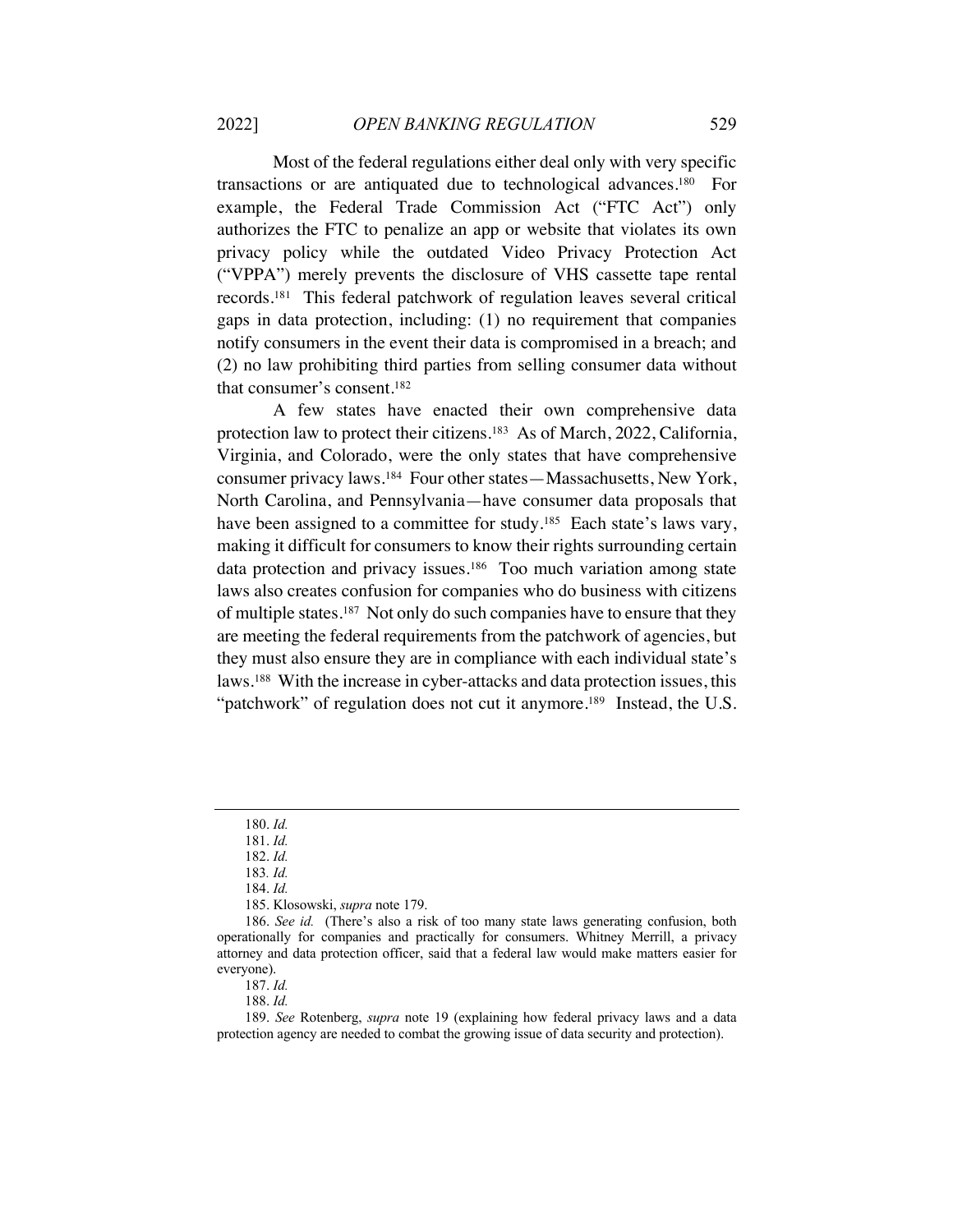needs a federal agency to protect consumer data and establish a baseline that will raise data protection standards.190

With the move towards Open Banking technology, data security is one of the main concerns.191 Currently, there is no set standard or regulatory structure that governs the security of APIs that enable data sharing.<sup>192</sup> Even worse, many applications still use "outmoded and insecure two-[f]actor authentication in the form of SMS or email to verify transactions," making it easy for hackers to intercept sensitive consumer data.193 Several documented breaches have resulted from flawed API technology and lack of proper security measures.194

According to the Identity Theft Resource Center, API use was up 61% in 2020, with API attacks up by 211% and contributing to some of the biggest security breaches in 2020 and 2021.195 While some companies may take initiative on their own to implement greater security measures, this will not solve the problem of subpar APIs entirely.196 When data is being shared across multiple platforms, with multiple entities, financial institutions lose control over how that data is handled or protected once it is transmitted.197 Non-banking industries that might receive consumer data in an Open Banking system may not share the same heightened level of security that regulated banks do.<sup>198</sup> Ultimately, if just one entity in the data sharing transaction has subpar security measures, consumer data remains at risk.199

<sup>190.</sup> *See The State of Consumer Data Privacy Laws in the US (And Why it Matters)*, *supra* note 179 ("There's also a risk of too many state laws generating confusion, both operationally for companies and practically for consumers. Whitney Merrill, a privacy attorney and data protection officer, said that a federal law would make matters easier for everyone.").

<sup>191.</sup> *See* Saavedra-Lim, *supra* note 21 (providing an overview of the risks associated with Open Banking technology); *see also* Johnson, *supra* note 20 ("The biggest danger for the banks is they have provided the service as agreed with the regulator, but once beyond their walls, privacy and security can go awry.").

<sup>192.</sup> Egan, *supra* note 3.

<sup>193.</sup> Johnson, *supra* note 20.

<sup>194.</sup> *See API Attacks Become More Common as Software Grows in Popularity*, *supra* note 46 (explaining that Facebook, LinkedIn, Peloton and Microsoft all experienced data breaches that were the result of flawed API technology).

<sup>195.</sup> *Id.*

<sup>196.</sup> *See* Saavedra-Lim, *supra* note 21 (explaining that if just one "player" in the Open Banking transaction does not have the proper security measures the whole transaction is vulnerable).

<sup>197.</sup> *Id.*

<sup>198.</sup> *Id.*

<sup>199.</sup> *Id.*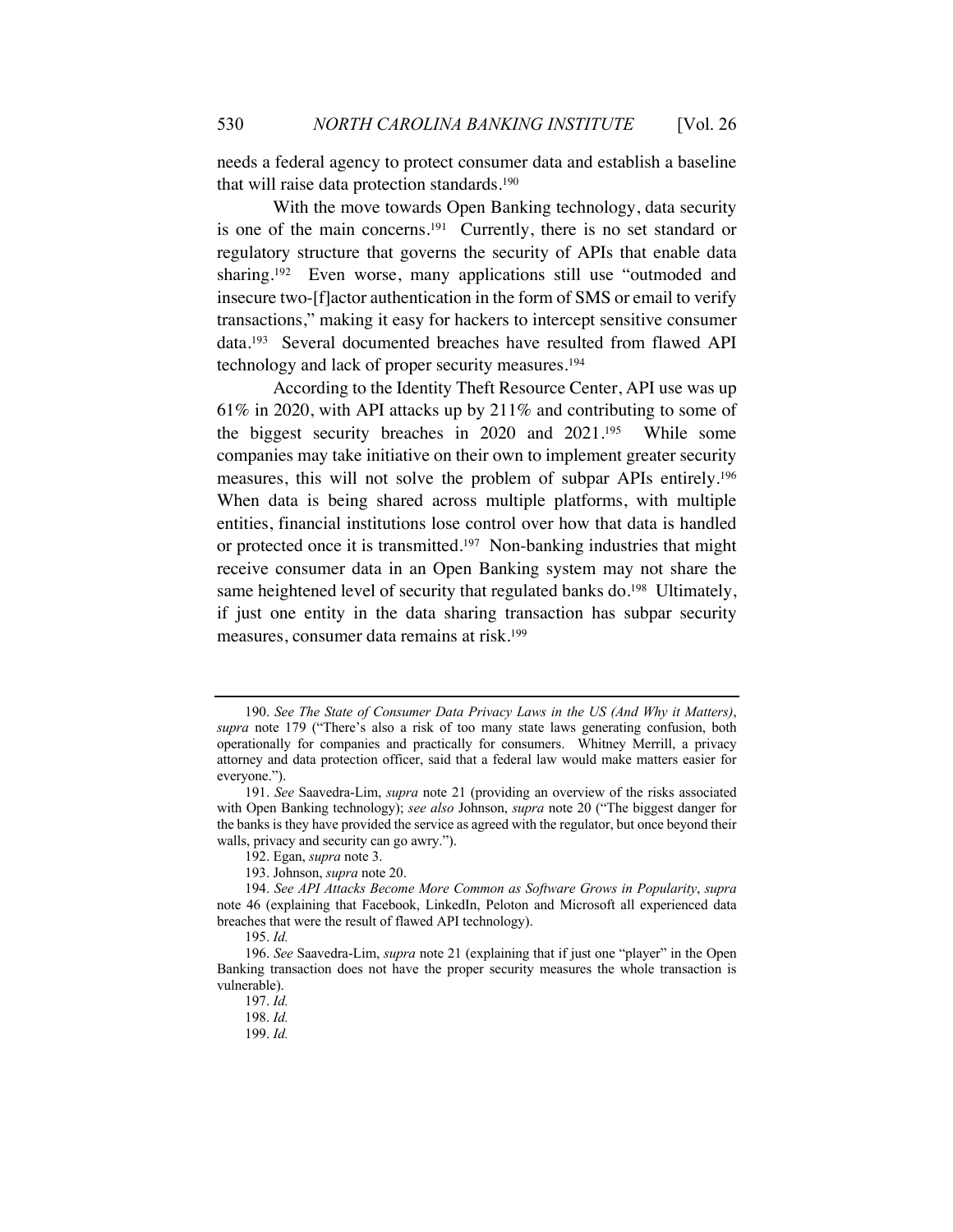While organizations like the Identity Theft Resource Center have issued some guidance on how to better utilize API technology safely, there is no direct regulation surrounding the development of this technology in the U.S.200 This lack of regulation surrounding relatively new technology stands in stark contrast to the EU's strict guidelines for data sharing.201

With several entities handling consumer data in a single transaction, the question is then who would be held accountable in the event of a data breach in which consumer data is compromised.202 For example, if a financial institution collects data from the consumer, does the financial institution own this data and is it therefore responsible in the event of a subsequent breach by one of its technology partners?203 Is the consumer responsible for the risks associated with sharing their data? Is this risk something that can be contracted around? There are no clear answers to these questions under the current Open Banking structure in the U.S.204

This uncertainty and lack of accountability is not only a detriment to the consumer, but it also makes implementing Open Banking expensive for those trying to enter the Open Banking market.<sup>205</sup> Without the ability to gauge the liability risk of a new partnership in the Open Banking marketplace, institutions might be weary to implement new technology with known security risks.206 The EU addressed this uncertainty in the marketplace by standardizing the technology used to share data under PSD2 and providing institutions with clear guidelines for data sharing practices through the GDPR.207

<sup>200.</sup> *See API Attacks Become More Common as Software Grows in Popularity*, *supra* note 46 (encouraging businesses utilizing API technology to implement strong testing protocols and security to ensure that consumer data is protected from cybercriminals).

<sup>201.</sup> *See* Wolford, *supra* note 71 (self-proclaiming that the GDRP is the "toughest privacy and security law in the world").

<sup>202.</sup> *See* Saavedra-Lim, *supra* note 21 (raising the question of which "player" in an Open Banking transaction would be responsible in the event of a data breach).

<sup>203.</sup> *See id.* (raising the question of which "player in an Open Banking transaction would be responsible in the event of a data breach).

<sup>204.</sup> *Id.*

<sup>205.</sup> *See id.* (explaining the benefits of standardized regulation and how the U.S. will have to "establish robust data management" strategies and thoughtfully onboard new partners, which can be resource intensive).

<sup>206.</sup> *Id.*

<sup>207.</sup> *Id.*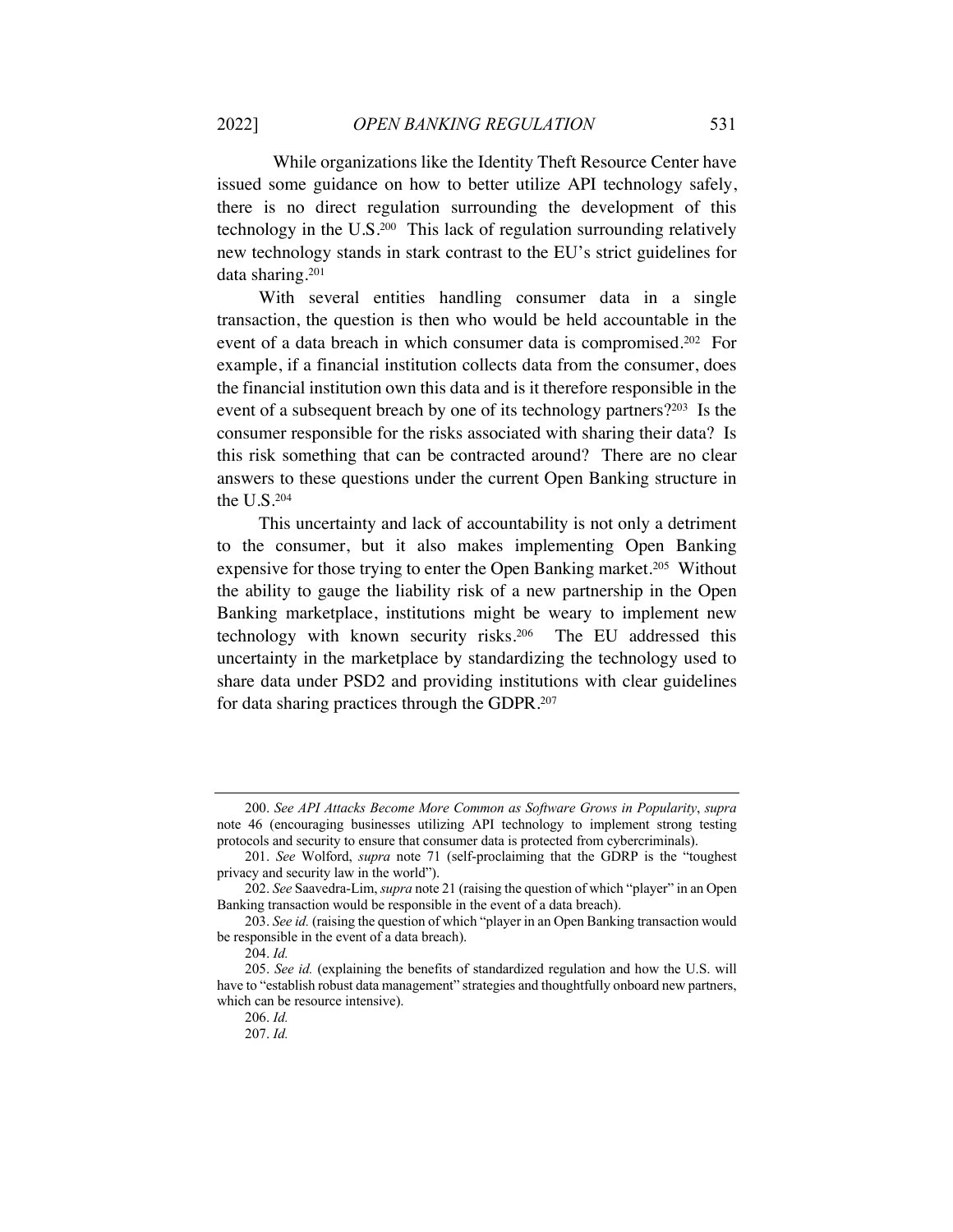# *B. Data Ownership*

Data security is not the only risk with sharing sensitive financial data.208 Who actually owns the data being transmitted between consumers and third parties is a big question that remains unanswered in the U.S.209 While the basic principle of data sharing is that consumers own their data, both legal and policy issues make it difficult to apply this principle in the financial sector.210 The main issue is what exactly qualifies as consumer data.211 Take, for example, the Experian Boost technology which allows consumers to increase their credit score.<sup>212</sup> While the social security number and other personal information input into the system is pretty clearly the consumer's, is the data produced by Experian's technology owned by the consumer or Experian?213

It is even less clear what happens when data is shared across industries.214 For example, which regulations will apply when the healthcare industry and the financial industry share data?<sup>215</sup> Will HIPPA regulations apply or will bank regulations apply?216 Whose document retention policies will be followed?217 These questions create significant legal uncertainty for all parties involved in a transaction.<sup>218</sup> This, again, prevents small players who do not have a lot of resources from entering the market, further consolidating the financial services industry.219

<sup>208.</sup> Egan, *supra* note 3.

<sup>209.</sup> *See* Fracassi & Magnuson, *supra* note 99, at 347 ("The Financial Data and Technology association, an industry consortium, has similarly argued that 'the right for the consumer to control their data…is murky.'").

<sup>210.</sup> *Id.*

<sup>211.</sup> *See id.* (raising the issues of when consumer data becomes vendor data when using proprietary vendor technology).

<sup>212.</sup> *Id.*

<sup>213.</sup> *Id.*

<sup>214.</sup> *See* Saavedra-Lim, *supra* note 21 ("Aside from security issues, there must be consideration for what happens when data is shared across industries – for example, retail, healthcare and others – come together.").

<sup>215.</sup> *Id.* 

<sup>216.</sup> *Id.*

<sup>217.</sup> *Id.*

<sup>218.</sup> *See id*. ("These are unprecedented new challenges stemming from data, ironically the same data that gives life to Open Banking.").

<sup>219.</sup> *See* Kosoff, *supra* note 22 (explaining that PSD2 is more friendly to fintech companies as it "streamlines access to a growing network of bank data," as opposed to fintechs in the U.S. having to create individual data sharing agreements with each bank partner which can be resource intensive).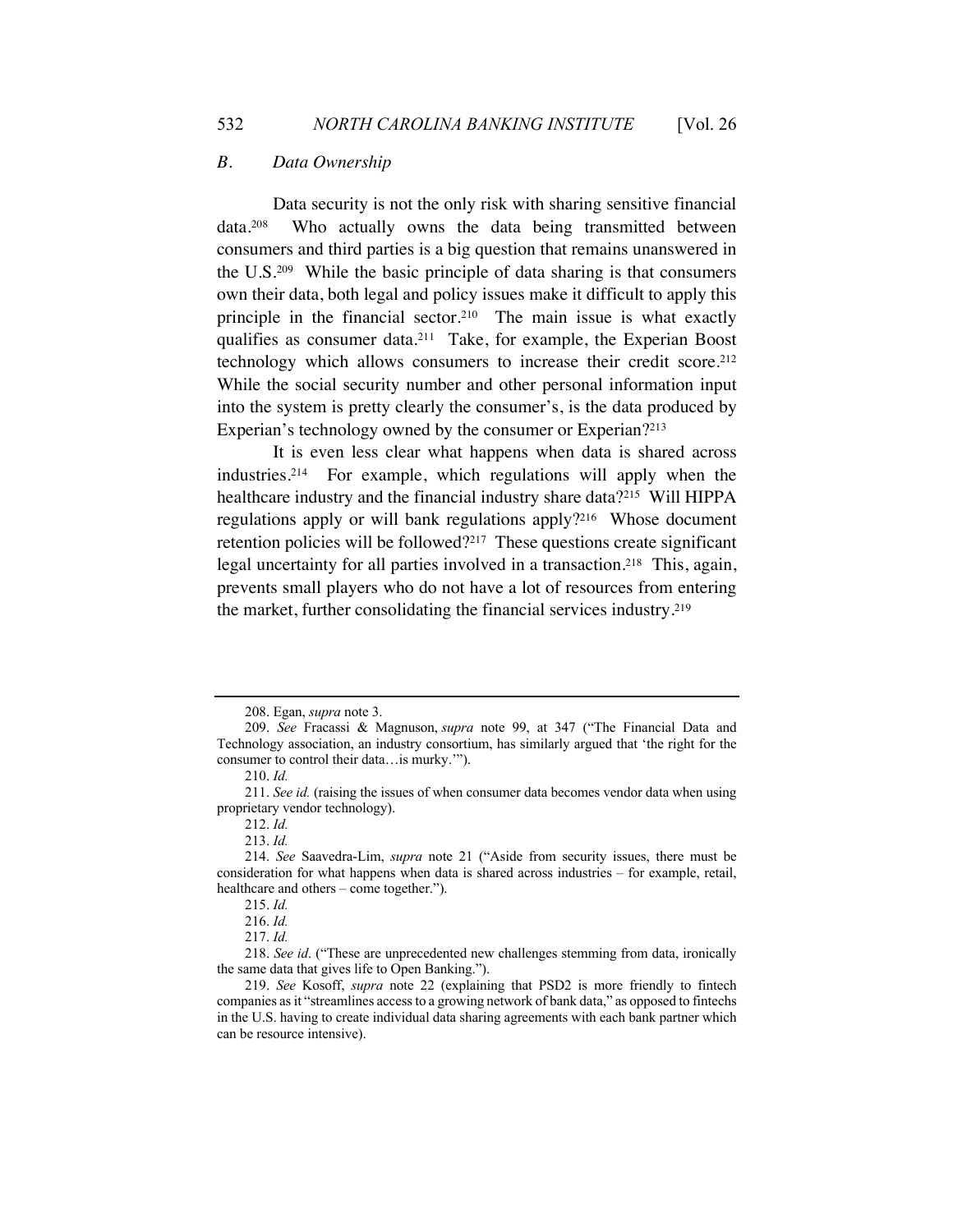### V. THE FUTURE OF OPEN BANKING IN THE U.S.

Implementing uniform Open Banking and data protection regulations in the U.S. will benefit consumers and the industry as a whole in two major ways: (1) by promoting competition within the market, making credit and financial products more affordable for the consumer; and (2) by giving consumers control of their data and making the practice of data sharing safer.220

First, uniform federal regulation will likely promote competition within the market.<sup>221</sup> While moving towards a more technologically innovative marketplace might leave some smaller banks in the dust, this could be avoided if U.S. regulators require the development of API technology and provide for its framework.222 As it stands now, it is extremely expensive for smaller banks and fintechs to implement Open Banking technology due to the legal uncertainty.<sup>223</sup> Not only do these companies have to meet the requirements of all the different federal agencies that govern data sharing, but also ensure that the many different state law requirements have been met.<sup>224</sup>

This legal uncertainty surrounding Open Banking and data sharing transactions requires a great deal of resources to partner with a new bank or application.225 While major participants in the financial industry have proven to have the resources to enter the Open Banking

223. *See* Kosoff, *supra* note 22 (explaining that all banks must continue to abide by existing regulation such as consumer protection and privacy laws).

224. *See* Klosowski, *supra* note 179 ("There's also a risk of too many state laws generating confusion, both operationally for companies and practically for consumers. Whitney Merrill, a privacy attorney and data protection officer, said that a federal law would make matters easier for everyone.").

<sup>220.</sup> The EU replaced outdated authentication factors with a new two-factor authentication. *See* Gaynor, *supra* note 54 (explaining that the new way to authenticate consumer identity prevents payment fraud and makes data sharing more secure).

<sup>221.</sup> Competition was a major theme throughout the PSD2 directive. *See* Council Directive, 2015/2366, art. 82(1)(c), 2015 O.J. (L 337) 58 (EU) https://eur-lex.europa.eu/legalcontent/EN/TXT/PDF/?uri=CELEX:32015L2366 [https://perma.cc/3GA3-K7LC] (outlining several measures to ensure that healthy competition remains in the financial services sector).

<sup>222.</sup> As discussed previously, if regulation does not push the U.S. towards an Open Banking model, the market will. While some small banks might not be able to keep up with the technology demands of Open Banking, uniform regulations will at least level the playing field some and allow smaller banks who might already have superior technology in place enter the Open Banking arena by eliminating the need for a lot of legal resources to ensure they are in compliance with all of the current patchwork regulation.

<sup>225.</sup> *See* Kosoff, *supra* note 22 (explaining that PSD2 is more friendly to fintech companies as it "streamlines access to a growing network of bank data," as opposed to fintechs in the U.S. having to create individual data sharing agreements with each bank partner which can be resource intensive).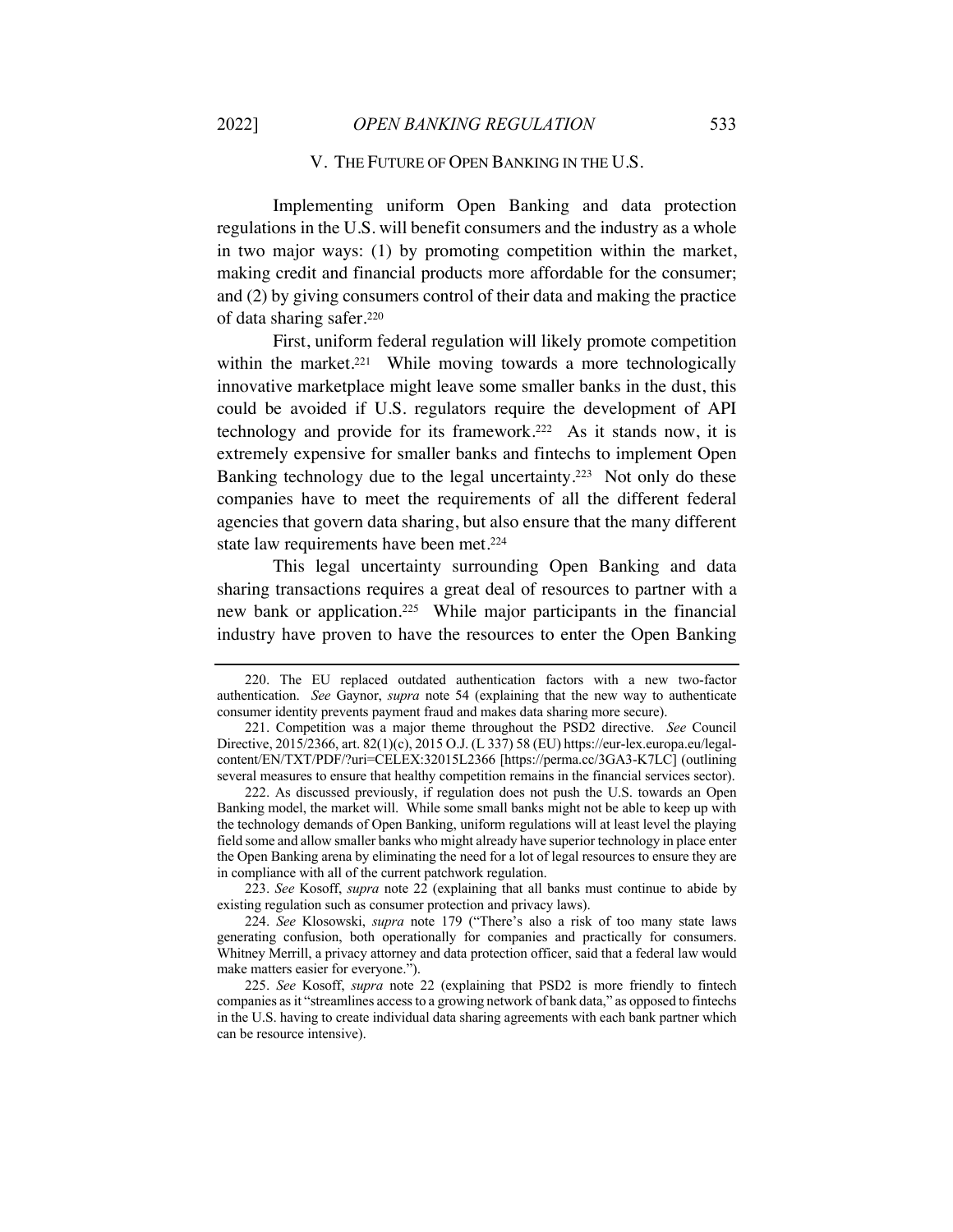market,<sup>226</sup> many of the smaller banks will likely fall by the wayside, further consolidating the market.

Moreover, the U.S. is quickly moving towards the Open Banking market regardless of whether or not it is regulated.<sup>227</sup> The market demand for Open Banking technology leaves little choice to financial services providers,228 and without standardized rules, the U.S. may lose out to European companies.229 Developers prefer the certainty of a uniformly regulated market, as opposed to the uncertainty and large liability risk in the U.S. market.230 Instead of navigating the patchwork of regulation of the U.S. marketplace, developers will be better suited to innovate in an environment with less legal uncertainty.<sup>231</sup> This is only further complicated when data is being shared across industries.232

The EU faced a similar dilemma with cross-border payments and the question of which country's laws would govern cross-border transactions, creating, in a sense, a fragmented regulatory system. 233 To face this regulatory uncertainty, the EU enacted uniform regulations instead of relying on multiple regulatory bodies to govern one transaction.234 The U.S. already has a good foundation to enact uniform regulation through the CFPB. While input from major agencies within the financial regulatory system would be necessary to successfully regulate the Open Banking market, the CFPB could use its authority under the Dodd-Frank Act to touch providers that might not necessarily be under the reach of other financial regulators.<sup>235</sup>

<sup>226.</sup> See Carpenter Wellington, PLLC, supra note 5 (reporting on Mastercard and Visa's recent acquisition on fintech companies to enter the Open Banking market).

<sup>227.</sup> *See* Cross, *supra* note 2 (discussing the consumer demand for Open Banking technology and how this demand will push the industry towards the Open Banking market). 228. *Id.*

<sup>229.</sup> *See* Kosoff, *supra* note 22 (discussing that developers may potentially move business to the EU due to the standardization of the market).

<sup>230.</sup> *Id.*; *see also* Klosowski, *supra* note 179 (explaining the patchwork of different federal and state regulations governing consumer data privacy in the U.S.).

<sup>231.</sup> Kosoff, *supra* note 22.

<sup>232.</sup> Johnson, *supra* note 20.

<sup>233.</sup> *See* Katherine E. Ruiz Díaz, *Pre-Paid Payment Cards in A Post-*Schrems *World: A Case Study on the Effects of the Privacy Shield Principles*, 9 U.P.R. BUS. L.J. 86, 101 (2018) (explaining that PSD2 provided the legal framework for the EU to implement a single market for payments, achieving the goal of enabling easy and secure national payments).

<sup>234.</sup> *Id.* 

<sup>235.</sup> *See* CONG. RSCH. SERV. R44918, *supra* note 100, at 23 (describing the role of the FSCO and its authority to facilitate "information sharing and coordination amount financial regulators").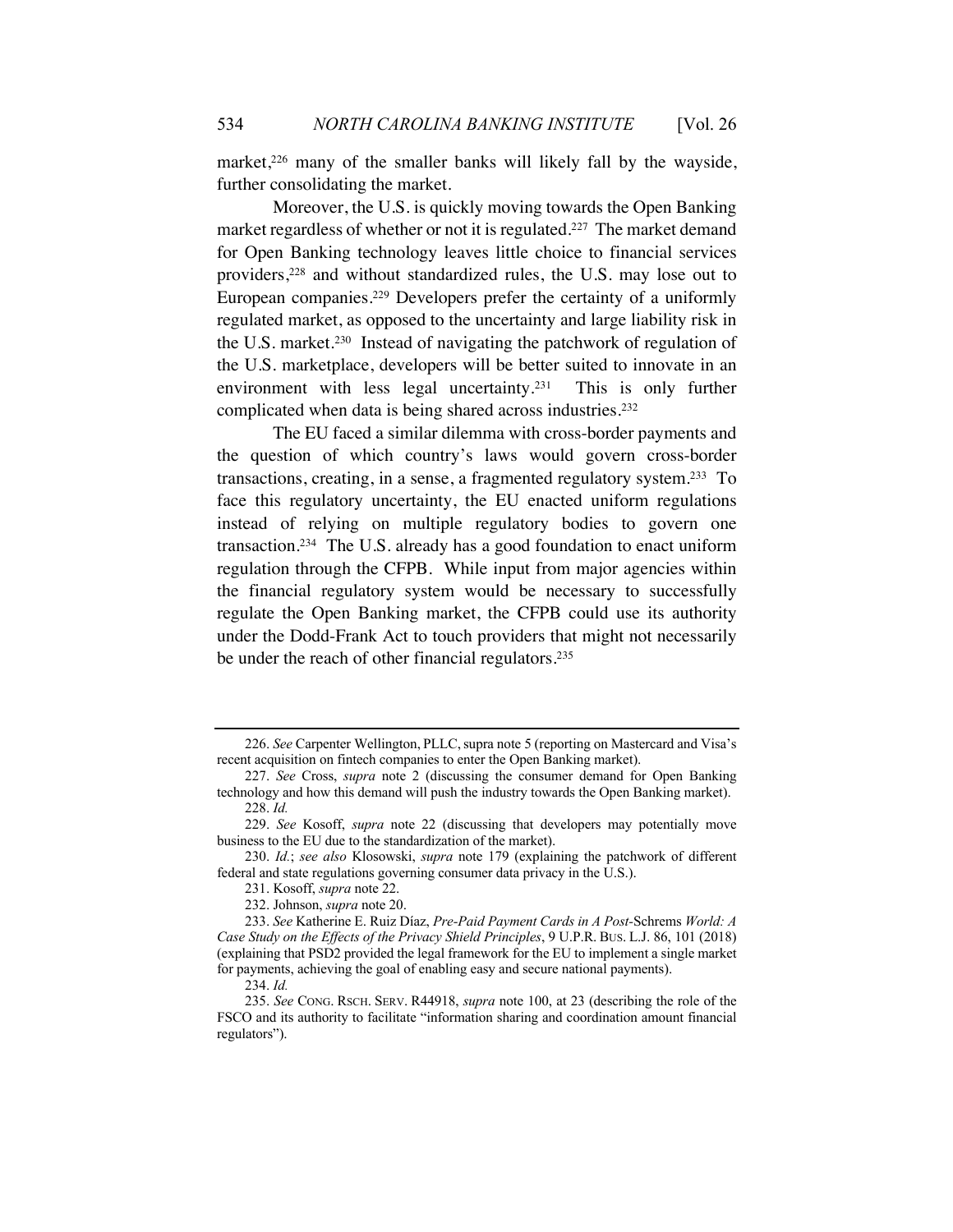However, it is currently unclear whether the CFPB has the power to regulate every entity involved in an Open Banking transaction.236 When contemplating new regulation, the CFPB should be unambiguous as to whom the regulation applies, and Congress should consider expanding the CFPB's authority to effectively regulate all participants within an Open Banking transaction.<sup>237</sup> Otherwise, there may be critical gaps in consumer protection.

Regardless of whether the U.S. uniformly regulates the Open Banking market, there is still much to be desired in terms of data protection and security.238 Current methods of authentication are outmoded and leave consumers and financial institutions vulnerable to sophisticated attacks.<sup>239</sup> While the patchwork of agency regulation may have sufficed in the past, the advancement of technology and sophisticated cyber criminals require a revamp of current data regulation.240

Creating an agency that is solely responsible for the collection, sharing, and storage of data would provide an opportunity to raise the standard for data protection.<sup>241</sup> Each individual agency could pursue and penalize offenders, but would have to work from the framework provided by the agency responsible for data regulation. This model would mimic the EU's current model where individual countries within the EU work within the same framework and regulatory model but handle the offenders of the GDPR at the individual level.<sup>242</sup>

It is important, however, to understand that the EU's uniformly regulated market is still in its infancy and there is very little data on how the PSD2 and the GDPR have positively affected the financial

<sup>236.</sup> *See* CONSUMER FIN. PROT. BUREAU, *supra* note 98, at 2-3 ("These stakeholders generally take the view that CFPB regulatory action, which could include a rulemaking that involves Section 1033 of the Dodd-Frank Act, clarification of existing regulations, or expanding CFPB supervisory authority to include aggregators and account data users by means of 'larger participant' rulemakings, may be necessary to ensure consumers are protected as the market continues to develop.").

<sup>237.</sup> *Id.*

<sup>238.</sup> *See* Rotenberg, *supra* note 19 (advocating for federal privacy laws and a data protection agency to combat the growing issue of data security and protection).

<sup>239.</sup> Johnson, *supra* note 20.

<sup>240.</sup> *Id.*

<sup>241.</sup> *Id.*

<sup>242.</sup> *See Three Years of GDPR: The Biggest Fines So Far*, *supra* note 80 (explaining that each country's regulators handled the imposition of fines for each company).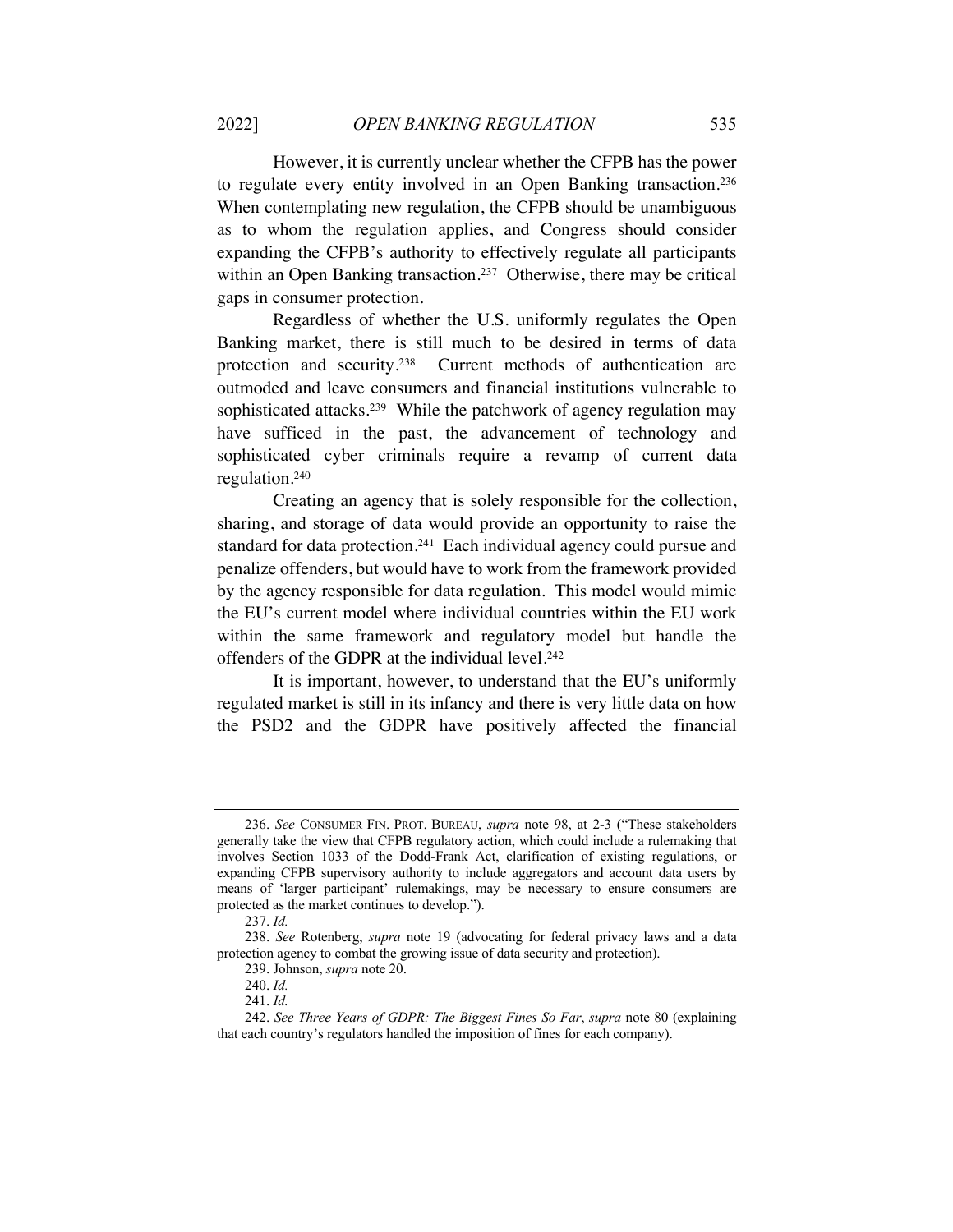marketplace and consumer as a whole.<sup>243</sup> However, the EU's move to a uniformly regulated marketplace has sparked a discussion, both at the federal level244 and within the private sector, about the state of current legislation in the U.S. surrounding data protection, data sharing, and competition within the marketplace. 245 The CFPB recognizes that the Open Banking market is a quickly developing one, and that the current regulatory framework leaves both market participants and consumers vulnerable to legal uncertainty and technology flaws.246

It would also be prudent for the U.S. to impose harsh fines on those who violate any enacted Open Banking regulations.247 Compliance with updated data security laws or Open Banking regulations is likely to be expensive for companies;<sup>248</sup> many companies may have to revamp their entire way of doing business.249 To ensure that any enacted regulation is complied with and that consumers and other entities within an open transaction are protected, steep penalties have to be imposed on offenders who do not comply.250 Otherwise, it may be cheaper not to comply than it would be to comply.

However, even though compliance with new regulation will likely be expensive, U.S. financial companies may benefit from stable,

<sup>243.</sup> There is actually data to the contrary, that data security issues are rising within the EU. *See* Justin Baltrusaitis, *GDPR Fines in Q3 Almost Hit €1 Billion, 20x More Than in Q1*  and Q2 Combined, FINBOLD (Oct. 7, 2021), https://finbold.com/gdpr-fines-q3-2021/ [https://perma.cc/X6HN-5KWH] ("According to data compiled by Finbold, the EU GDPR fines for 2021 Q3 hit €984.47 million, which is almost 20 times higher than cumulative fines of €50.26 million imposed during Q1 and Q2. To put this into perspective, the Q3 2021 GDPR fines are also three times higher than the  $€306.3$  million imposed across the entire 2020.").

<sup>244.</sup> *See* CONSUMER FIN. PROT. BUREAU, *supra* note 98, at 2-3; Consumer Access to Financial Records, 85 Fed. Reg. 71003 (proposed Nov. 2, 2021).

<sup>245.</sup> *Financial Data Exchange Releases New Open Finance Standards & FDX API Version 4.5*, *supra* note 155.

<sup>246.</sup> *See* CONSUMER FIN. PROT. BUREAU,*supra* note 98, at 7-8.

<sup>247.</sup> You may remember the case taught in many first-year torts classrooms where punitive damages were awarded purely to ensure that it was not cheaper for the defendant to keep driving the mobile home through the plaintiff's property than to comply with trespass law. *See* Jacque v. Steenberg Homes, Inc.*,* 563 N.W.2d 154 (Wis. 1997).

<sup>248.</sup> *See* Kosoff, *supra* note 22 (explaining that without standardization in Open Banking, fintechs must create "individual data sharing agreements," which can be resource intensive).

<sup>249.</sup> *Id.*

<sup>250.</sup> Both penalties and compensatory damages may be imposed on offenders under the GDRP requirements. *See* Wolford, *supra* note 71.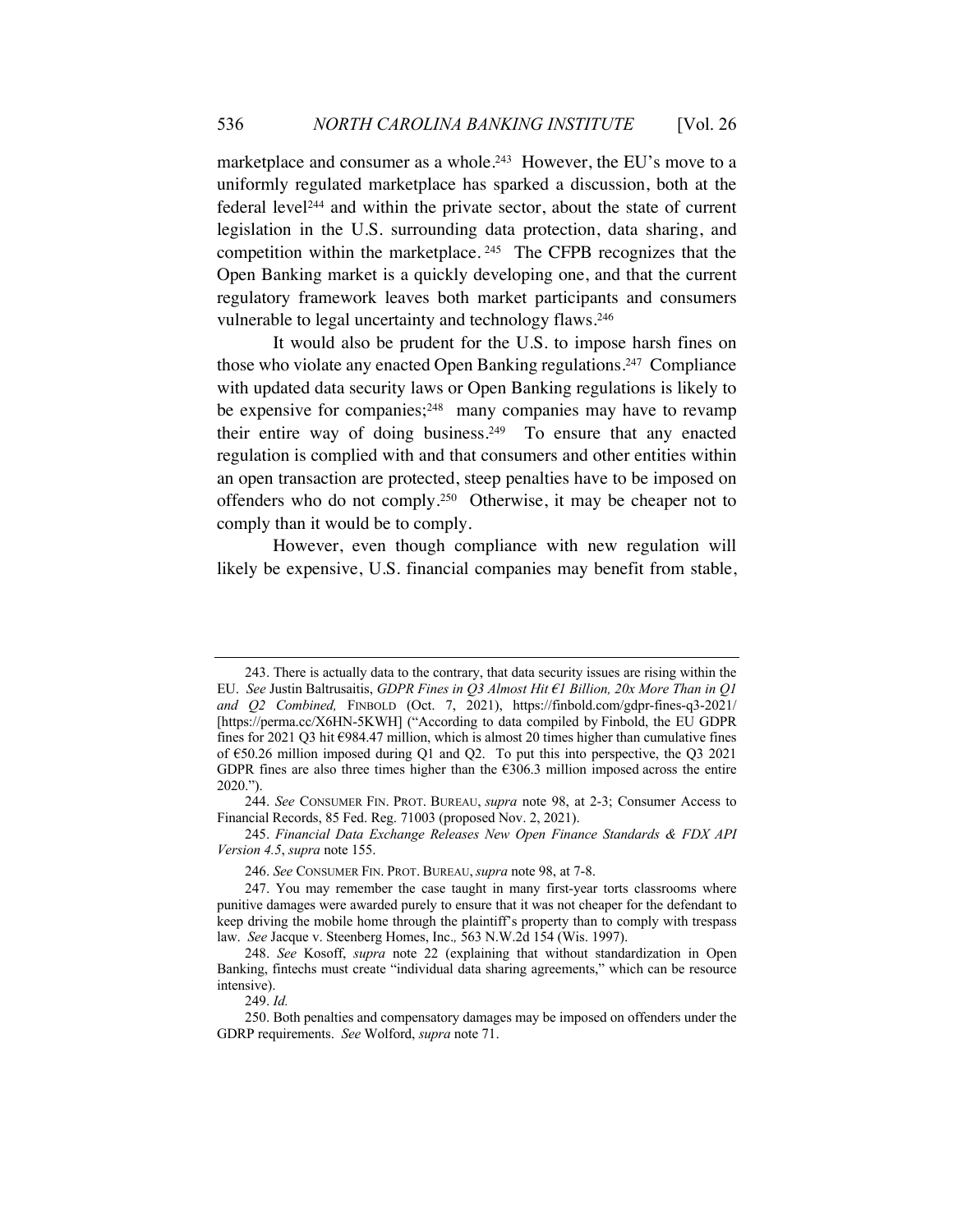uniform regulations designed to protect consumer data.<sup>251</sup> Added consumer protection may be a selling point for some companies, especially in the midst of major data breaches.252 This paradox will need to be addressed by the CFPB when considering new regulation; ensuring consumers are protected without unduly interfering with the free market.

# VI. CONCLUSION

There is no question that the market, both nationwide and globally, has pushed the U.S. financial services industry towards an Open Banking platform.253 In response to this push, government agencies have been slow to implement the regulations needed to keep consumer data safe.254 With this lack of regulation comes the lack of accountability, and potential risks for consumers sharing their sensitive information, namely the risk of this data ending up in the hands of cybercriminals.255

While the U.S. has taken small steps towards regulating Open Banking technology, it is not enough. U.S. regulators need to take a page out of the EU's playbook and implement uniform regulations around Open Banking technology and cybersecurity. In order to do this, Congress needs to act and expand the CFPB's reach under the Dodd-Frank Act so that the Bureau not only has the authority to regulate the financial services market participants, but also the third-party servicers involved in a data sharing transaction. Without such regulation, there is an increased risk of further consolidation of the financial services market, an increase in security issues, and the potential for U.S. companies to lose business to EU rivals.

<sup>251.</sup> *See* Kosoff, *supra* note 22 (warning that the U.S. should take notice of PSD2 because standardization of Open Banking could give the European banking system a competitive edge).

<sup>252.</sup> *Hackers Steal \$600m in Major Cryptocurrency Heist*, *supra* note 19; Rotenberg, *supra* note 19; Schroeder, *supra* note 168.

<sup>253.</sup> *See* Cross, *supra* note 2 (explaining how market demand is moving the U.S. towards an Open Banking market); Joy Macknight, *US and Canada Join the Open Banking Wave*, BANKER (Aug. 17, 2021, 10:26 AM), https://www.thebanker.com/Editor-s-Blog/US-and-Canada-join-the-open-banking-wave [https://perma.cc/86CE-33LA] (discussing recent developments in the U.S. and Canada in the realm of Open Banking technology and regulation).

<sup>254.</sup> *See* Cross, *supra* note 2 (discussing the lack of regulation of Open Banking technology in the U.S.).

<sup>255.</sup> Johnson, *supra* note 20.